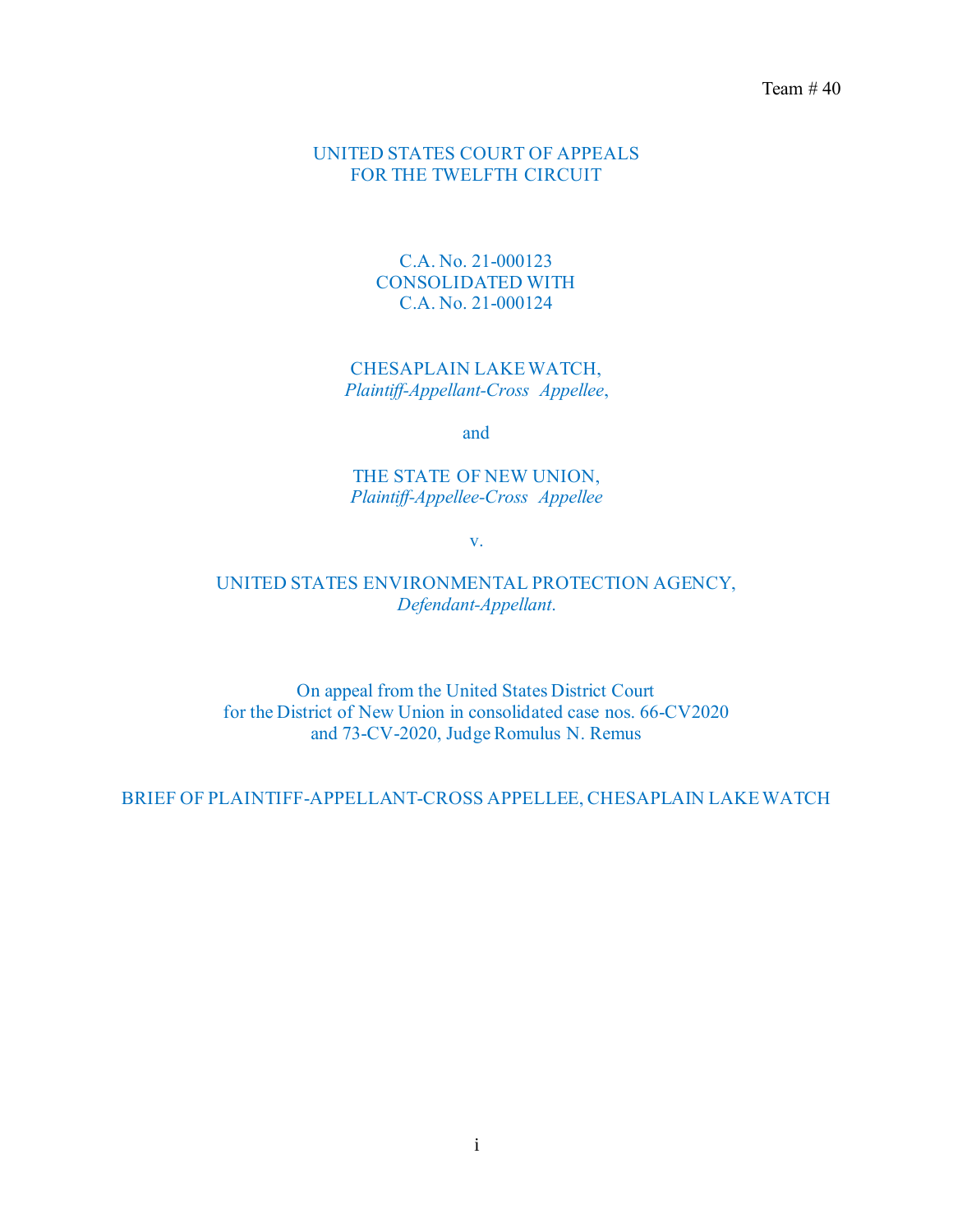# **TABLE OF CONTENTS**

| <b>TABLE OF</b>                                                                                                                                                                                                                                                                                      |
|------------------------------------------------------------------------------------------------------------------------------------------------------------------------------------------------------------------------------------------------------------------------------------------------------|
|                                                                                                                                                                                                                                                                                                      |
|                                                                                                                                                                                                                                                                                                      |
|                                                                                                                                                                                                                                                                                                      |
| <b>STATEMENT OF THE CASE</b>                                                                                                                                                                                                                                                                         |
| A. THE CLEAN WATER                                                                                                                                                                                                                                                                                   |
| <b>B. BEST MANAGEMENT</b>                                                                                                                                                                                                                                                                            |
|                                                                                                                                                                                                                                                                                                      |
|                                                                                                                                                                                                                                                                                                      |
| <b>SUMMARY OF THE</b>                                                                                                                                                                                                                                                                                |
|                                                                                                                                                                                                                                                                                                      |
| <b>STANDARD OF</b>                                                                                                                                                                                                                                                                                   |
|                                                                                                                                                                                                                                                                                                      |
| I. EPA's determination to reject the New Union Chesaplain Watershed phosphorus<br>TMDL and adopt its own TMDL and implementation plan for the Lake Chesaplain<br>Watershed is ripe for judicial review                                                                                               |
| II. EPA's determination to reject the New Union Chesaplain Watershed phosphorus<br>TMDL on the grounds that the TMDL failed to include wasteload allocations and load<br>allocation is not contrary to law, as an incorrect interpretation of the term "total<br>maximum daily load" in CWA § 303(d) |
| III. The EPA's adoption of a TMDL that contains a total annual pollution load, to be                                                                                                                                                                                                                 |

phased in over the course of five years, violates the CWA, and as such, the Court should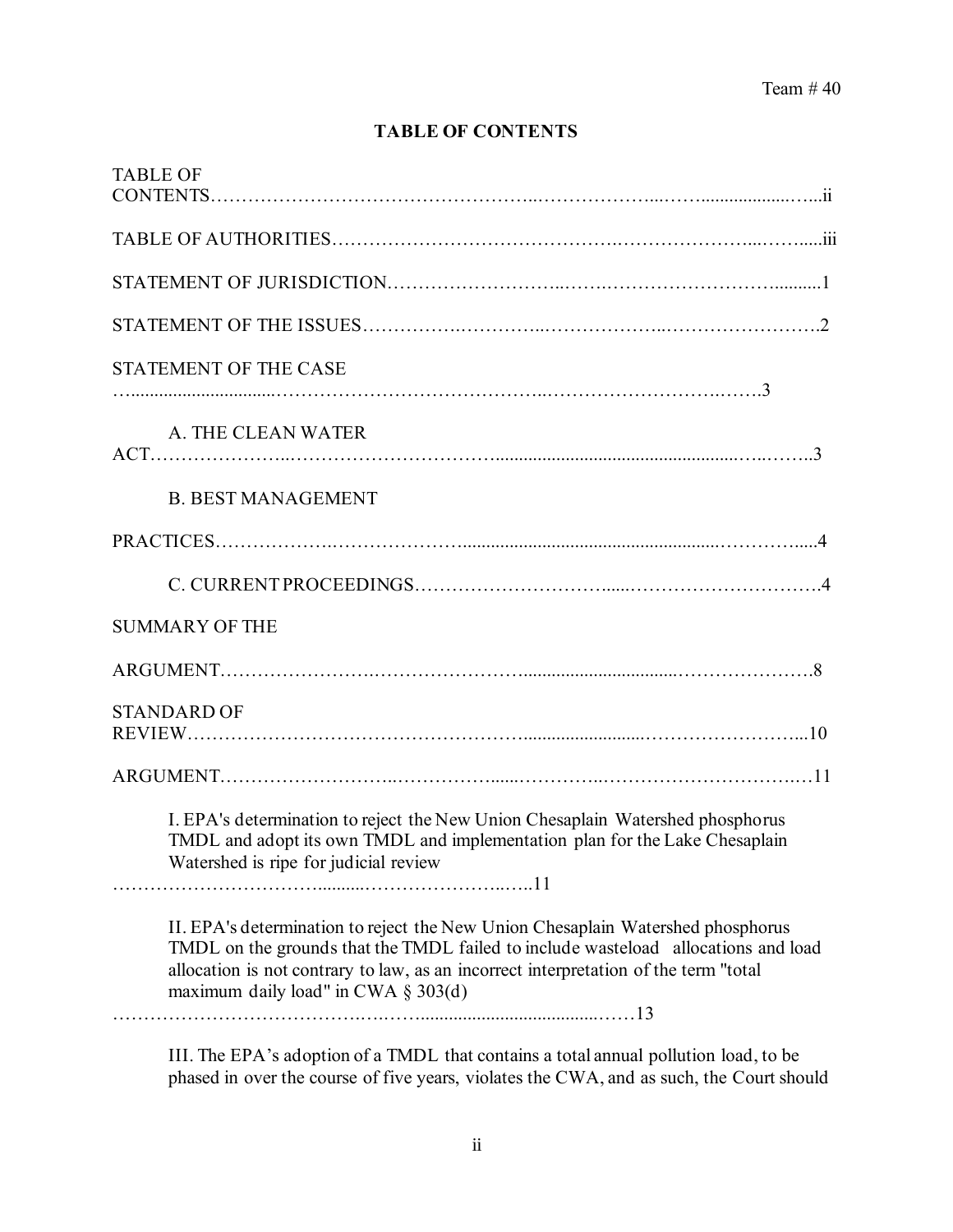vacate it and return to the initial TMDL

……………………………………................………..14

IV. The EPA's decision to reduce the stringency of wasteload allocations for point sources for the implementation of the Lake Chesaplain TMDL was arbitrary and capricious because of a lack of assurance of BMP implementation ……………….…............................…23

|--|

## **TABLE OF AUTHORITIES**

## Cases

## Supreme Court

| Abbott Laboratories v. Gardner,                             |  |
|-------------------------------------------------------------|--|
| Bullard v. Blue Hills Bank,                                 |  |
| Chevron U.S.A., Inc. v. NRDC, Inc.,                         |  |
| Columbia Broadcasting System, Inc. v. United States,        |  |
| Frozen Food Express v. United States,                       |  |
| Hodel v. Virginia Surface Mining & Reclamation Ass'n, Inc., |  |
| New York v. United States,                                  |  |
| United States v. Storer Broadcasting Co.,                   |  |
|                                                             |  |

# D.C. Circuit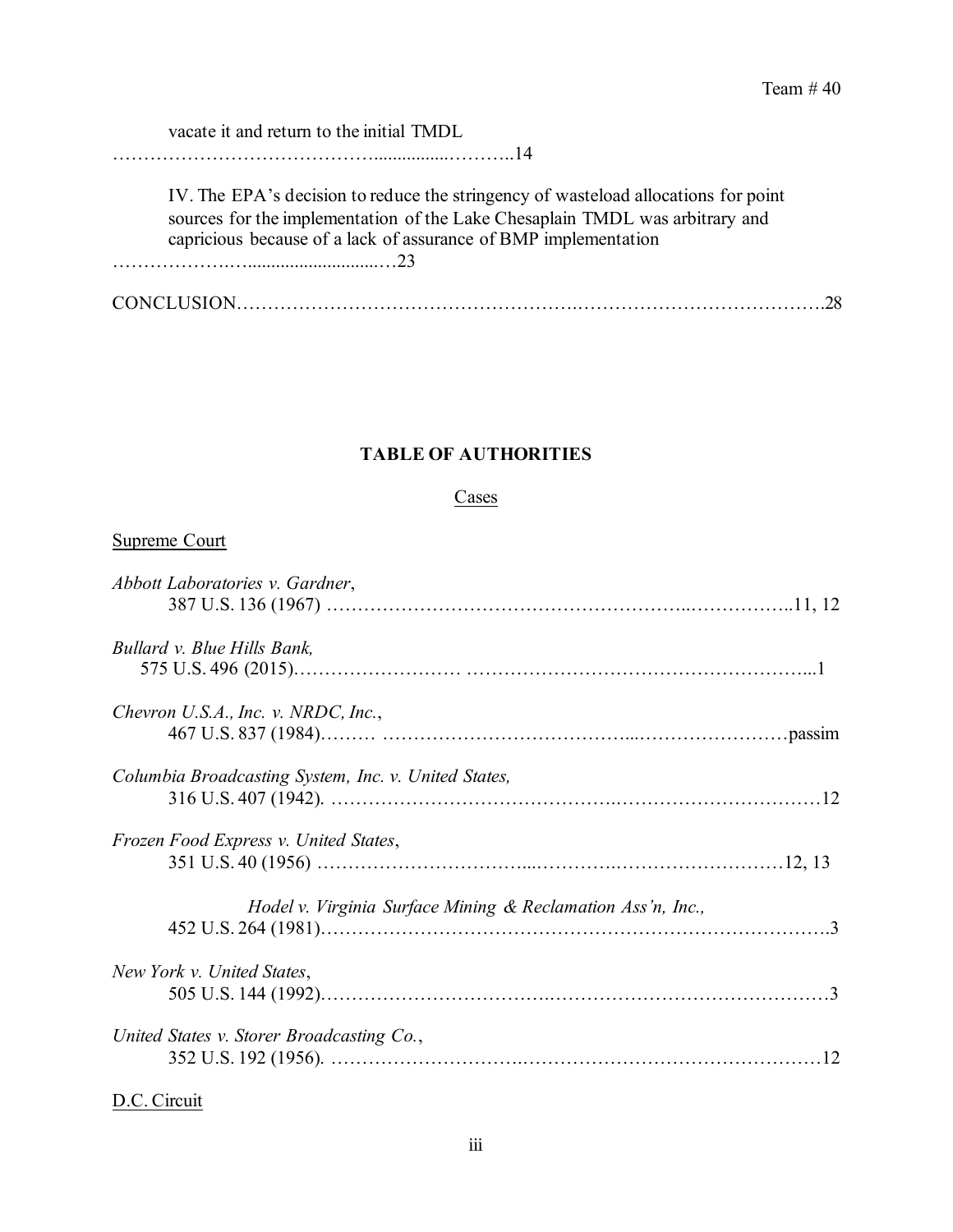| Friends of Earth, Inc. v. EPA,                                                               |
|----------------------------------------------------------------------------------------------|
| <b>Second Circuit</b>                                                                        |
| Natural Resources Defence Council, Inc. v. Muszynski,                                        |
| Third Circuit                                                                                |
|                                                                                              |
| Am. Farm Bureau Fed'n v. United States EPA,                                                  |
| Fourth Circuit                                                                               |
| Gasner v. Bd. of Supervisors of the City of Dinwiddie, Va.,                                  |
| Eighth Circuit                                                                               |
| Collins v. Bellinghausen,                                                                    |
| Rajasekaran v. Hazuda,                                                                       |
| Ninth Circuit                                                                                |
| Bova v. City of Medford,<br>564 F.3d 1093 (9th Cir. 2009).<br>.11                            |
| City of Arcadia v. State Water Resources Control Bd.,                                        |
| San Joaquin River Exchange Contractors Water Authority v. State Water Resources Control Bd., |
| <b>Eleventh Circuit</b>                                                                      |
| Twiss v. Kury,                                                                               |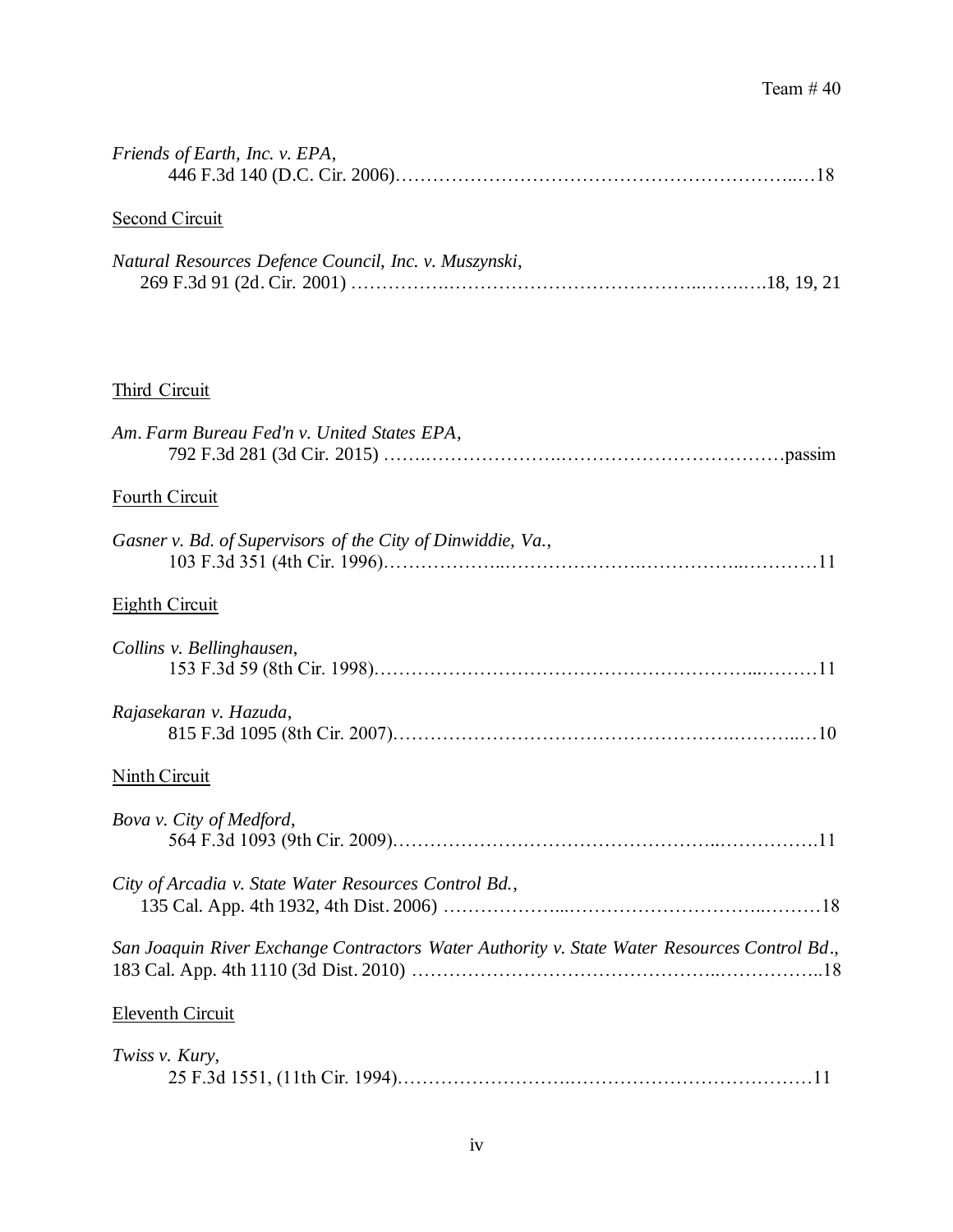# **Statute**

| $33 \text{ U.S.C.} \S 1362(14) \dots 3$ |  |
|-----------------------------------------|--|
|                                         |  |

# Miscellaneous Authorities

| A Crisis of Confidence in America's Tap Water https://www.wsj.com/articles/a-crisis-of- |
|-----------------------------------------------------------------------------------------|
|                                                                                         |
| Guidance for Water Quality-based Decisions: The TMDL Process, 440/4-91 Assessment and   |
|                                                                                         |
|                                                                                         |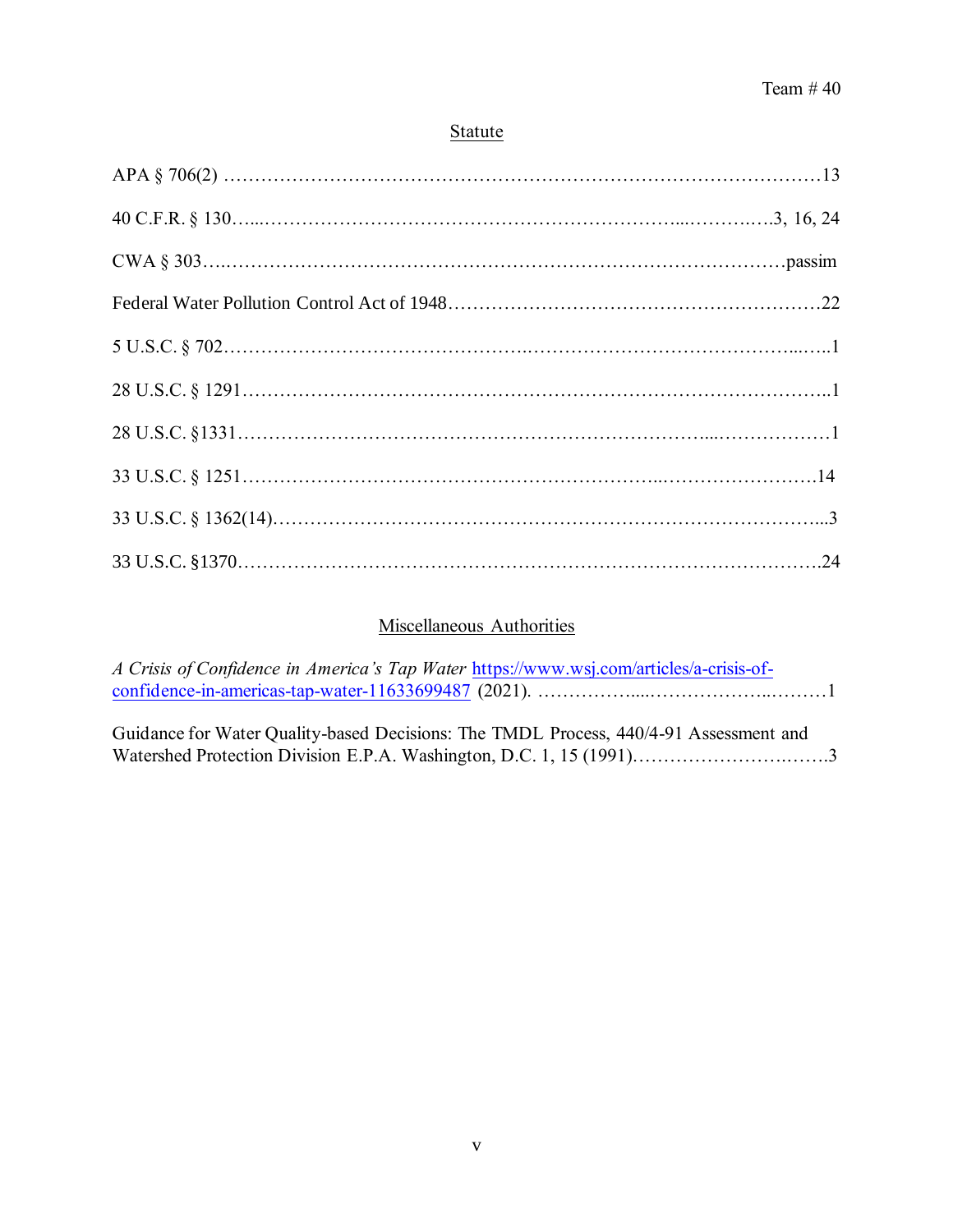Team  $#40$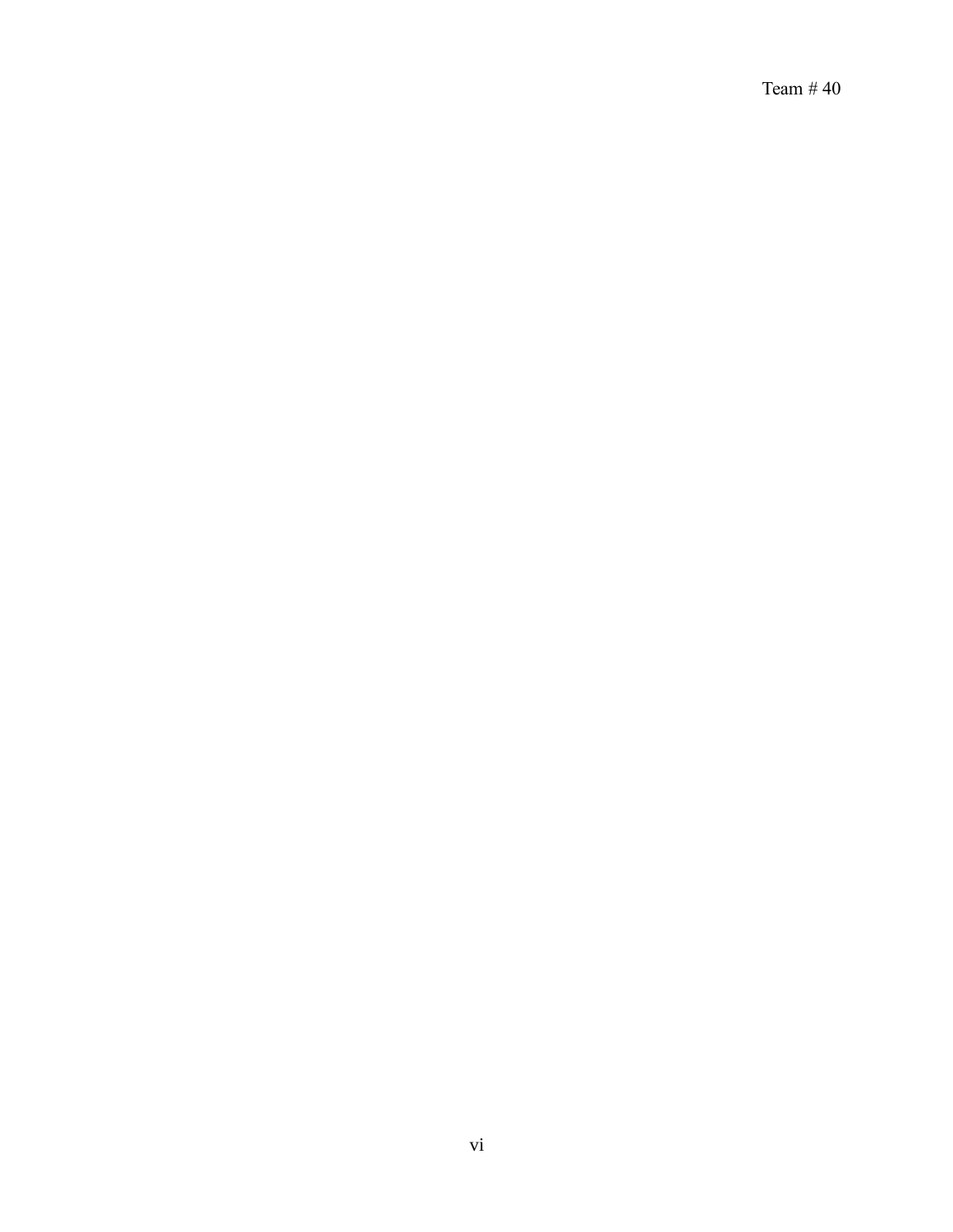Team Number: 40

#### **INTRODUCTION**

Water quality is an issue negatively affecting communities throughout the country as people are faced with the negative effects of poor drinking water quality. *Drinking- Water* World Health Organization, https://www.who.int/news-room/fact-sheets/detail/drinking-water (Last visited Nov. 22 2021). Poor water quality is linked to poor sanitation and can lead a host of health problems including but not limited to cholera, diarrhea, dysentery, hepatitis A, typhoid, and polio. *Id.* Inadequate management of resources and wastewater had lead to hundred of millions of people with dangerous contaminated drinking water full of harmful chemicals.

Despite being one of the wealthiest countries in the world the United States has lots of problems with chemical contamination of its drinking water. *A Crisis of Confidence in America's Tap Water* The Wall Stree Journal, https://www.wsj.com/articles/a-crisis-of-confidence-inamericas-tap-water-11633699487 (Last visted Nov. 22 2021). Aging infrastructure and lack of regulation has lead to a crisis of confidence in Americans from Michigan to West Virginia where residents do not feel comfortable drinking their tap water. *Id.* There have been several incidents of residents finding out their water was poisoned by these contaminants after it was already too late.

The Clean Water Act was created by the Federal Water Pollution Control Act Amendments of 1972 with the goal of establishing comprehensive regulation for point source discharge of pollutants into U.S. waters through a permitting system. CWA §502(14), 33 U.S.C. § 1362(14). The Clean Water Act was implemented with the goal of fixing many of the problems listed above. *Id.* Under the CWA's "cooperative federalism" scheme the EPA establishes national standards that states implement under their own regulatory programs. *See New York v. United States.* This is implemented by the EPA creating a water quality standard creating and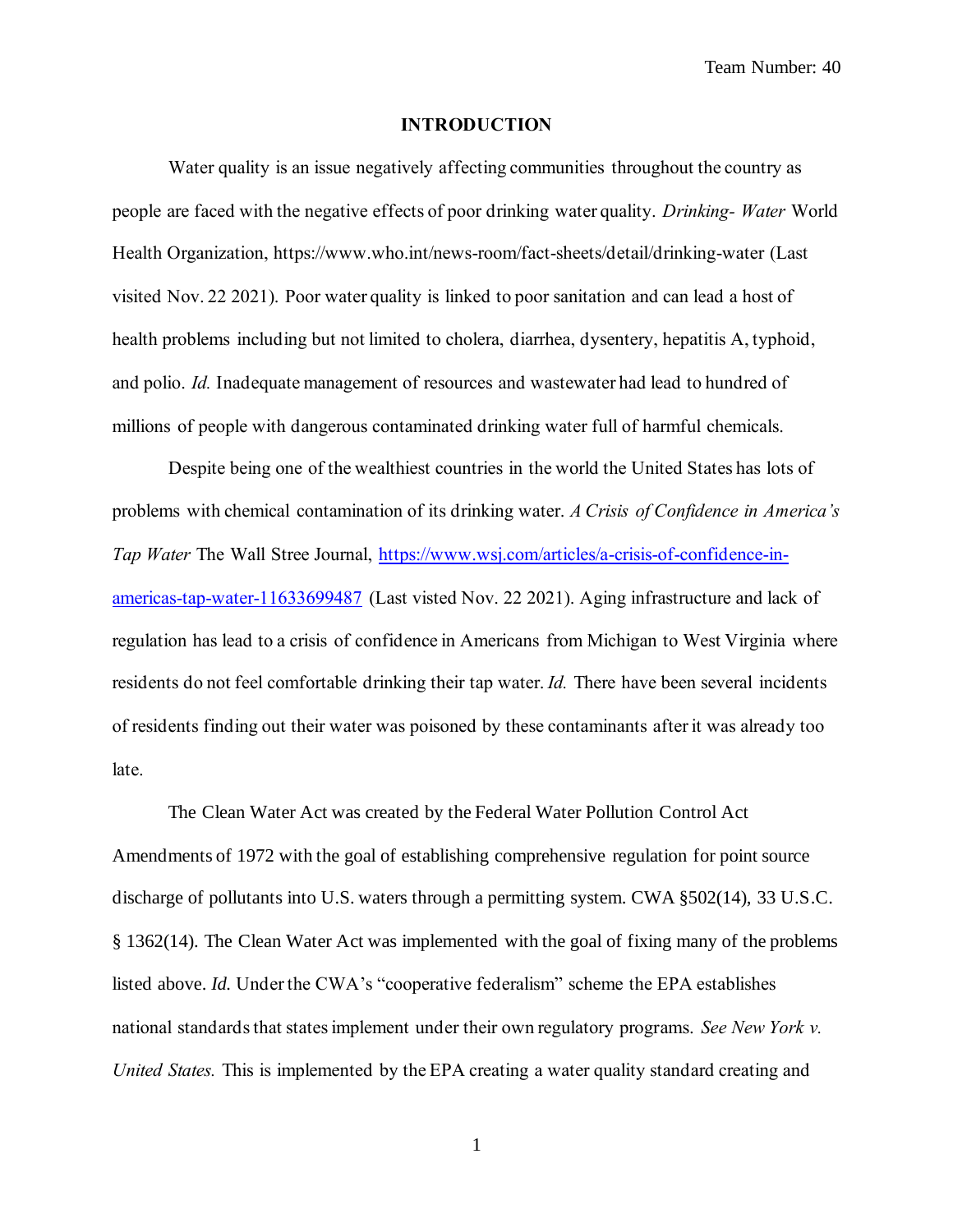then from that in conjunction with state data creating a Total Maximum Daily Load for bodies of water and the states implementing this through waste load allocation permits and best management practices for load allocations. *Id.* The issues in question have to do with the implementation of the Clean Water Act and if the EPA is properly protecting U.S. Citizens.

## **JURISDICTIONAL STATEMENT**

Chesaplain Lake Watch (CLW) appeals the decision and order granting summary judgment in favor of the EPA using nonpoint source Best Management Practices (BMPs) as an offset to point source regulations as a matter of planning for water standard compliance entered on September 1st 2021 by the honorable judge Romulus N. Remus in the United District Court for the District of New Union in consolidated case Nos. 66-CV-2020. The Chesaplain Lake Watch asks the court to uphold the decision and order granting summary judgment in favor of CLW determining that the EPA unlawfully defined the Total Maximum Daily Load (TMDL) and that the EPA's adoption of the TDML for the Chesaplain Lake Watch violates the Clean Water Act (CWA).

The District Court has subject-matter jurisdiction under the judicial review provision of the Administrative Procedure Act. 5 U.S.C. § 702. The District Court has additional jurisdiction under original federal question jurisdiction because this civil action is derived from laws of the federal government. 28 U.S.C. §1331. The Chesaplain Lake Watch, The State of New Union, and The United States Environmental Protection Agency all filed all notices of appeal in a timely manner pursuant to rule 4 of the federal rules of appeals. Fed. R. App. P. 4. The Court of Appeals for the Twelfth Circuit has jurisdiction for this appeal under 28 U.S.C. § 1291, which allows federal appeals courts to hear appeals of final decisions from federal district courts within their geographic zones. 28 U.S.C. § 1291. A decision granting summary judgement is considered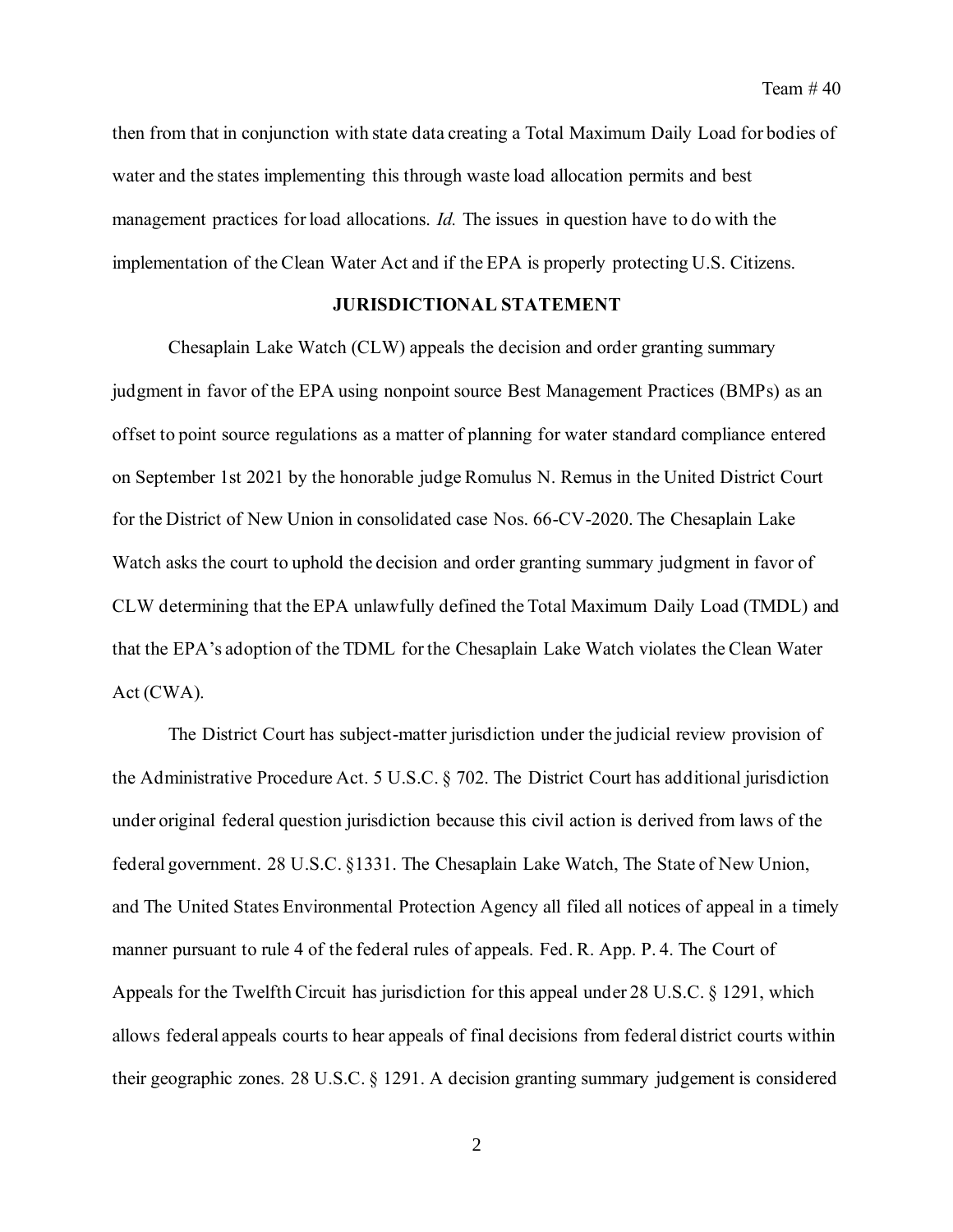a final decision and therefore can be appealed to a higher court. *Bullard v. Blue Hills Bank,* 575 U.S. 496, 501 (2015).

## **STATEMENT OF THE ISSUES**

I. Whether EPA's determination to reject the New Union Chesaplain Watershed phosphorus TMDL and adopt its own TMDL and implementation plan for the Lake Chesaplain Watershed is ripe for judicial review.

II. Whether EPA's determination to reject the New Union Chesaplain Watershed phosphorus TMDL on the grounds that the TMDL failed to include wasteload allocations and load allocations is contrary to law, as an incorrect interpretation of the term "total maximum daily load" in CWA  $\S$  303(d).

III. Whether EPA's adoption of a TMDL for the Lake Chesaplain Watershed consisting of an annual pollution loading reduction to be phased in over five years violates the CWA § 303(d) requirements for a valid TMDL.

IV. Whether EPA's adoption of a credit for anticipated BMP pollution reductions to reduce the stringency of wasteload allocations for point sources for implementation of the Lake Chesaplain TMDL was arbitrary and capricious or an abuse of discretion due to the lack of assurance of BMP implementation.

#### **STATEMENT OF THE CASE**

## **A. The Clean Water Act**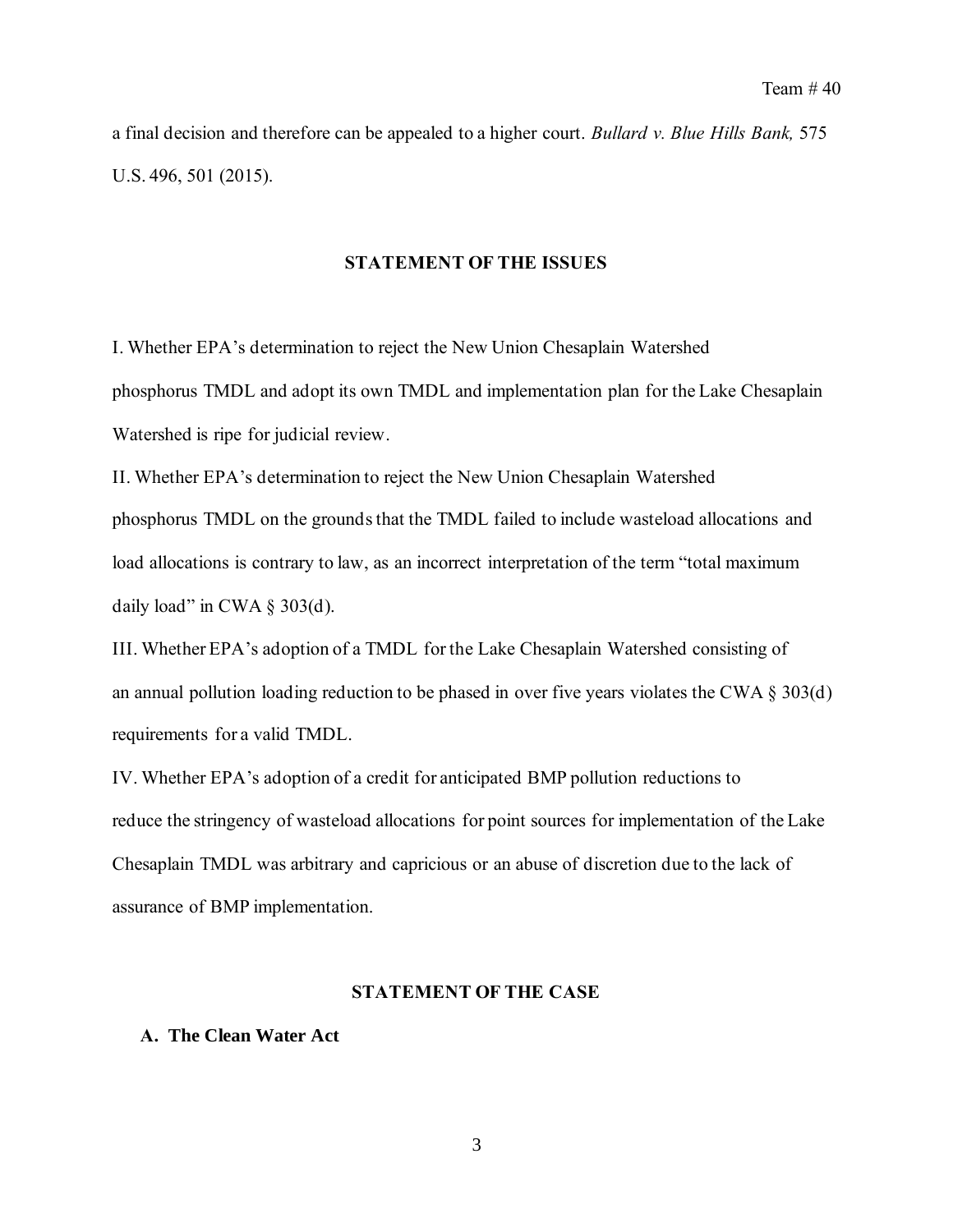The Clean Water Act was created by the Federal Water Pollution Control Act Amendments of 1972. The Clean Water Act established comprehensive regulation for point source discharge of pollutants into U.S. waters through a permitting system. CWA §502(14), 33 U.S.C. § 1362(14). Point sources generally include pollution discharge from pipes and concentrated animal feeding operations that discharge into waters. *Id.* The Environmental Protection Agency (EPA) administers the Clean Water Act. *Id*. The EPA does this by using technology- based standards and desired drinking water standards to establish individual numerical permit limits for point sources. *Id*. Nonpoint pollution, mostly made of agricultural runoff and other unchanneled pollution, is not regulated by the CWA. *Id*. Under the CWA's "cooperative federalism" scheme the EPA establishes national standards that states implement under their own regulatory programs. See *New York v. United States*, 505 U.S. 144 (1992); *Hodel v. Virginia Surface Mining & Reclamation Ass'n, Inc.*, 452 U.S. 264 (1981). States are expected to administer permitting and water quality aspects of the CWA.

The Clean Water Act (CWA) authorizes the EPA to establish a single total load for a particular pollutant but does not allow the EPA to determine how this load is achieved. Guidance for Water Quality-based Decisions: The TMDL Process, 440/4-91 Assessment and Watershed Protection Division E.P.A. Washington, D.C. 1, 15 (1991). EPA defines a TMDL as "the sum of individual [waste load allocations] for point sources and [load allocations] for nonpoint sources and natural background." 40 C.F.R. § 130.2(i), R. at 6. The Clean Water Act does not provide the EPA with wider control of nonpoint source pollution (LAs). *Id*. The Clean Water Act does, however, provide for wider EPA control of point source pollution (WLA).

## **B. Best Management Practices**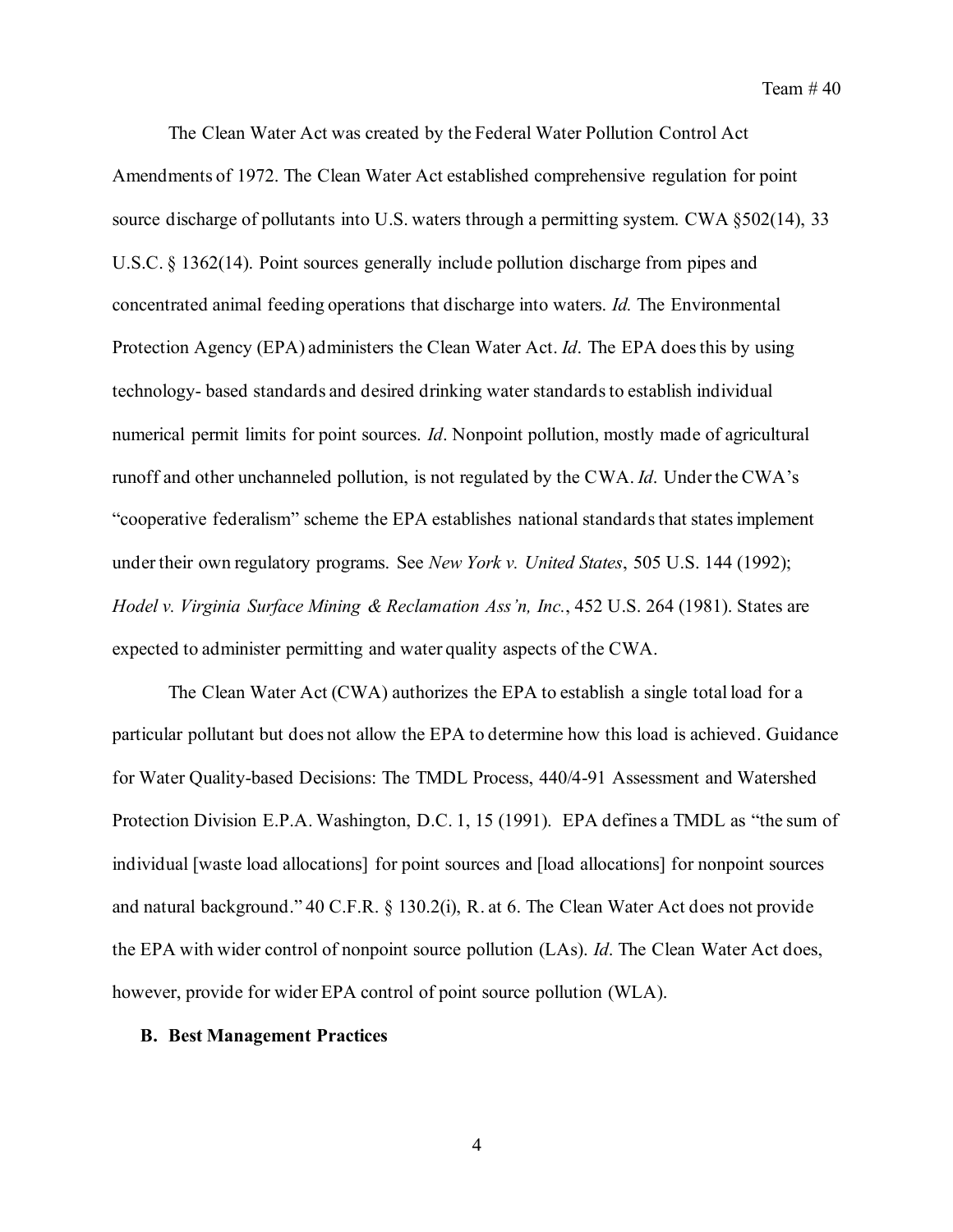Best Management Practices are state level pollution control measures, that are in part determined by federal decisions. The federal government establishes national water quality standards and the Clean Water Act § 303(a) requires states to adopt these standards. 33 U.S.C. § 1313(a). States must review and revise water quality standards at least every three years. 33 U.S.C. § 1313(c)(2)(A). Once a start has established water quality standards for a waterbody it must determine if the implementation of technology-based point source controls will get to the required water quality standard. See CWA § 303(d), 33 U.S.C. § 1313(d), CWA § 301(b)(1), 33 U.S.C. § 1311(b)(1). Any waters that do not meet the water quality standard have to be added to the impaired waters list and the list is sent to the EPA. 40 C.F.R. § 130.7(d).

When a waterbody is impaired, the state has to set a total maximum daily load for each pollutant outside the water quality standard and submit this to the EPA. CWA  $\S 303(d)(1)(C)$ , 33 U.S.C. § 1313(d)(1)(C). As part of this total maximum daily load, a state must allocate the amount of pollutant each Clean Water Act permitted point source polluter may emit into the waterbody. *Id*. Under current EPA policy a state may decide to reduce the amount of permits it distributes for point source or it may implement Best Management Practice on nonpoint sources to reduce that source of pollution. 40 C.F.R. § 130.2(i). The EPA than must approve of this plan for it to take action. *See* 33 U.S.C. § 1313(c)(3), (d)(2).

## **C. Current Proceedings**

Lake Chesaplain is a treasured natural resource, as well as a valuable economic resource, for the people of the State of New Union. R. at 7. Fifty-five miles long and five miles wide, the lake is bounded by national forest and Chesaplain State Park, which provides hiking, boating, and fishing recreation for local residents and tourists alike. R. at 7. Lake Chesaplain is also bounded by agricultural land and a stretch of residential and second homes. R. at 7. The lake is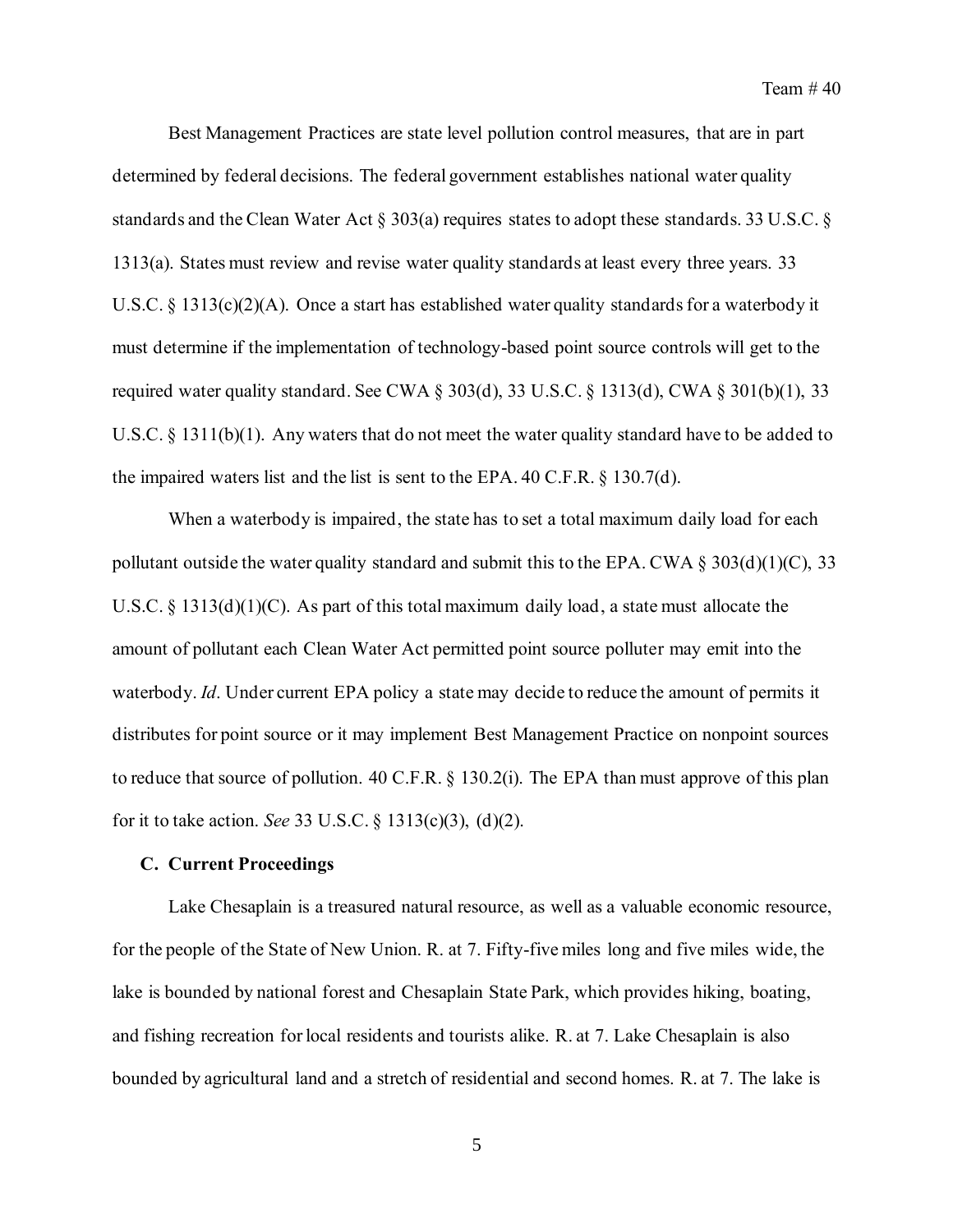fed by the Union River, which runs through the City of Chesaplain Mills, and drains into the Chesaplain River, an interstate body of water. R. at 7. Before the twenty-first century, Lake Chesaplain featured beautiful clear water, which attracted tourists from all around the region to boat and fish; some of these tourists found the area so beautiful that they built second homes around the lake. R. at 7.

However, beginning in the 1990's, several factors combined to begin a degradation in the quality of this once-beautiful lake. R. at 7. Primarily, ten large-scale concentrated animal feeding operations ("CAFOs") were built along Union River. R. at 8. These CAFOs drove the construction of a slaughterhouse in Chesaplain Mills, which processes more than fifty million pounds of pork per year. R. at 8. These operations aren't included under Clean Water Act ("CWA") permitting plans, despite CAFOs being included as "point sources" under the CWA, but they are regulated by New Union statute. R. at 8. In addition, Lake Chesaplain's eastern shore experienced a construction boom stemming from the lake's recreational popularity, leading to second-home construction, including unregulated septic leach fields. On top of these discharging bodies, Chesaplain Mills has a permitted sewage treatment plant discharging directly into Lake Chesaplain.

Lake Chesaplain's clear waters degraded noticeably during the 2000's. R. at 8. Far from being the crystal-clear mecca for recreation and tourism that it had historically been, the modern Lake Chesaplain features vast mats of algae, which not only give off an awful odor, but affect the productivity of Lake Chesaplain's valuable fish population. R. at 8. The water quality decline was so severe that swimming at Chesaplain State Park was prohibited. R. at 8. This prohibition caused tourism to grind to a halt, and property values in the vacation communities plummeted. R. at 8.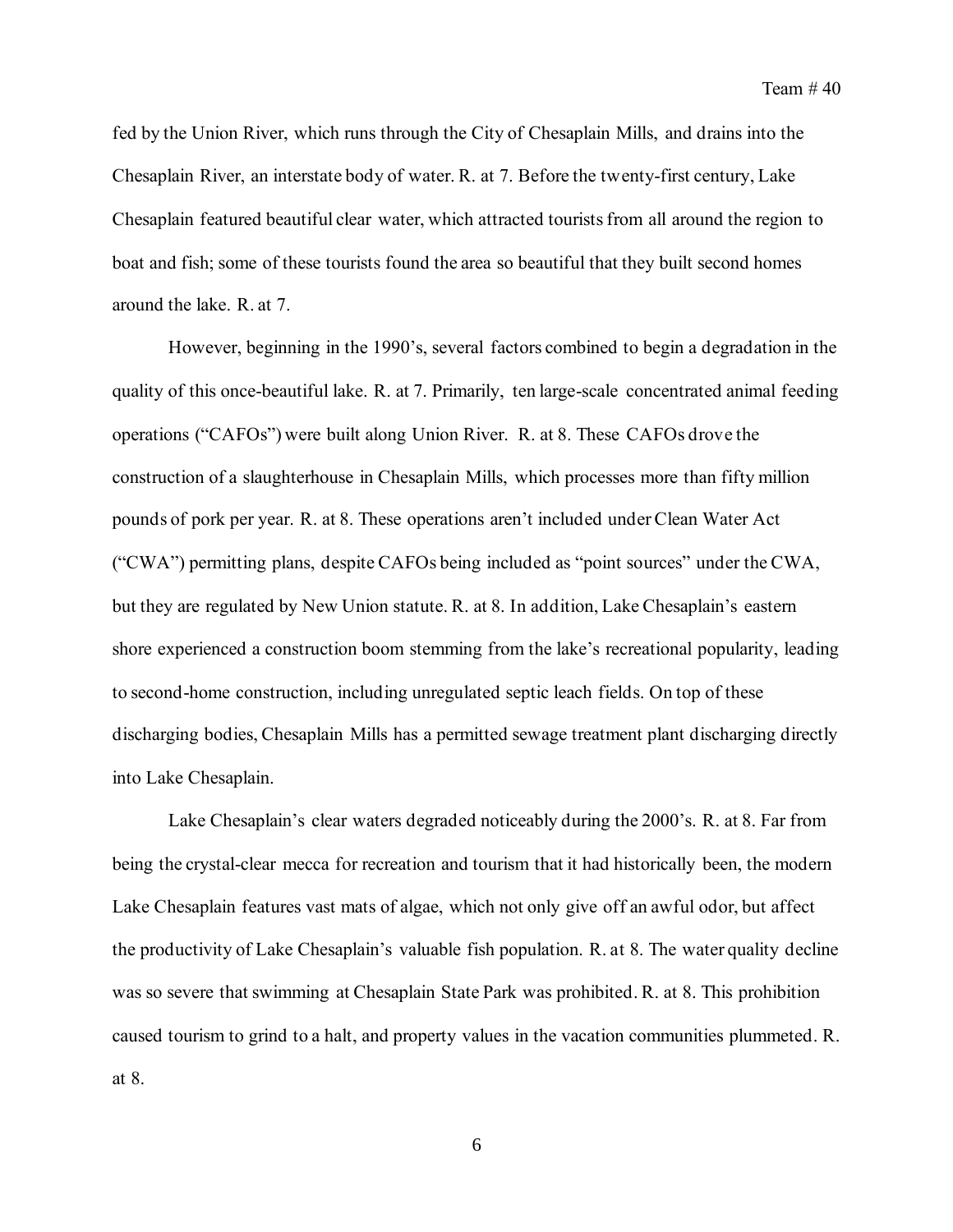New Union created the Lake Chesaplain Study Commission in 2008, with the purpose of investigating the decline in water quality. R. at 8. The Study Commission issued a report in 2012, which outlined several dire conclusions about the state of Lake Chesaplain. R. at 8. Namely, the Commission found that Lake Chesaplain was suffering from eutrophication, which means that the lake is slowly dying, due to the excessive algae. R. at 8. The Commission found that the algae was responsible for odors, clarity problems, and reduction in fish populations. R. at 8. The commission also reached the conclusion that the algae causing the problems in Lake Chesaplain was growing due to excess phosphorous, and determined that, while levels of phosphorous varied, at the very minimum, they were at least 1.4 times more than the maximum levels that a healthy Lake Chesaplain could support. R. at 8. The Commission determined that the maximum phosphorous level that would keep Lake Chesaplain healthy was .014 mg/l. R. at 8. Following the 2012 report from the Commission, DOFEC adopted a WQS that included a standard of .014 mg/l of phosphorous. R. at 8. As this was not being met, DOFEC designated Lake Chesaplain as "impaired" on a list submitted to the EPA in 2014. R. at 8. However, DOFEC did not submit a TMDL at that time. R. at 8.

In 2015, Chesaplain Lake Watch served notice on both New Union and the EPA, threatening to sue over the failure to form a TMDL for Lake Chesaplain, but agreed to refrain from suit as long as New Union produced a TMDL. R. at 8. By 2016, the Commission produced a report calculating the amount of phosphorous consistent for reaching the scientific standard and identifying the sources emitting phosphorous into the lake. R. at 8. This load was calculated at 120 metric tons (mt) annually, with existing loads as of 2015 calculated per source, with the greatest contributors being the new CAFOs, the slaughterhouse, and Chesaplain Mills. R. at 9.

Despite the CAFOs status as "non-discharging," the report specifically determined that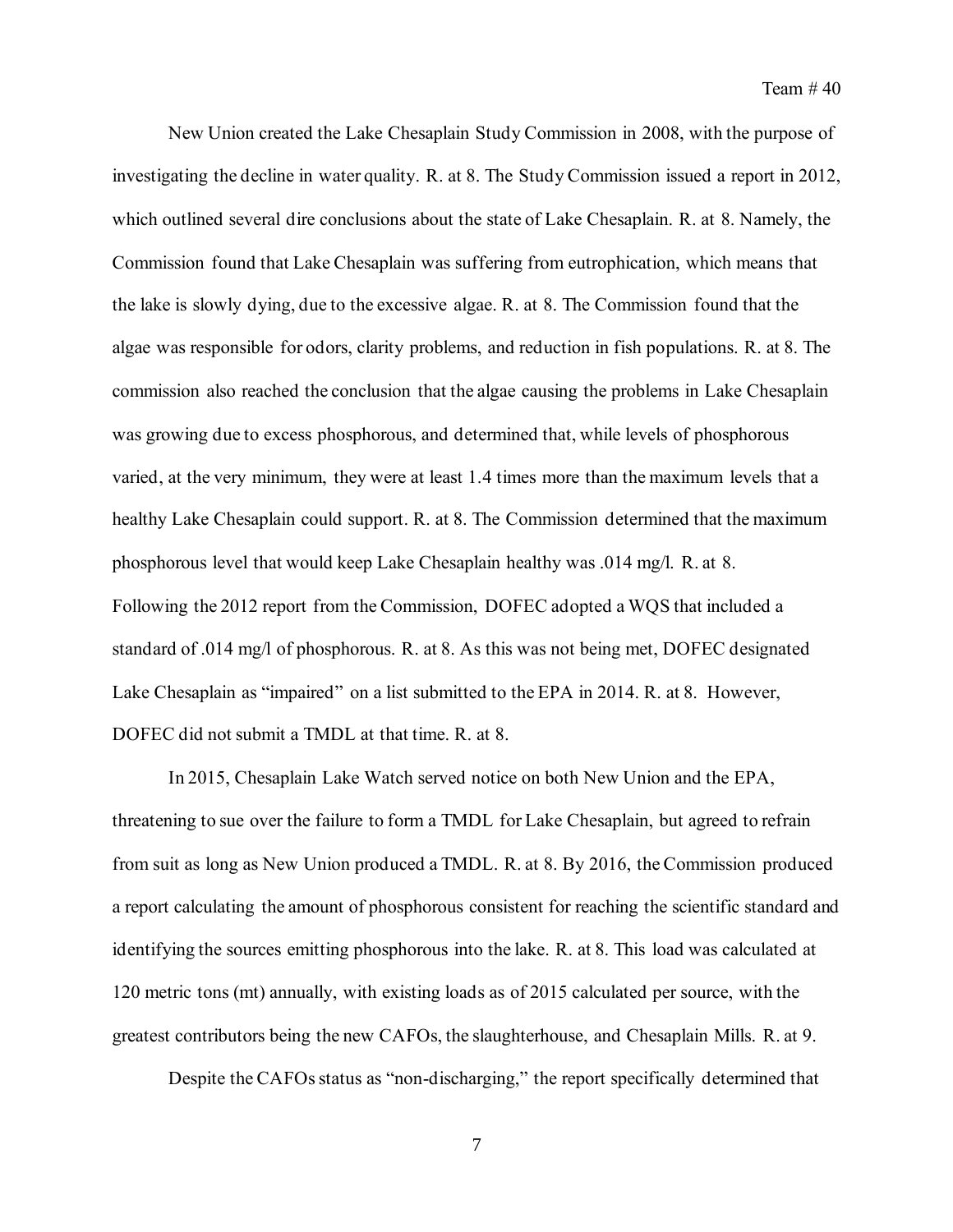they were substantial contributors to the phosphorous overload contributing to the decline in Lake Chesaplain. R. at 9. They also determined that, though they were regulated through local permitting, residential septic systems were a significant contributor. R. at 9.

DOFEC's 2017 TMDL included a phased reduction of both point and nonpoint sources over five years, with a stepped-up reduction per year. R. at 9. DOFEC's 2017 TMDL included permit limits for point source reductions, and proposed local programs to reduce CAFO and other nonpoint source phosphorous. R. at 9. This stepped reduction was highly controversial, with the nonpoint source contributors objecting to the expense, and the Chesaplain Lake Watch objecting to taking on the challenge of regulating nonpoint source pollution. Specifically, Chesaplain Lake Watch believed that a stepped reduction was inconsistent with the CWA because the statute specifically requires a daily limit rather than an annual limit. R. at 10. The CAFOs suggested their own TMDL that had no specific point and nonpoint source requirements, to avoid the financial hit of controlling their phosphorous loading from manure spreading. R. at 9.

Despite the continued controversy, in 2018 DOFEC adopted a TMDL that solely consisted of a 120 mt maximum, with no waste load allocations, per the suggestion of the CAFOs. R. at 10. The EPA rejected DOFEC's 2018 TMDL proposal, and adopted DOFEC's earlier proposal of a stepped reduction with point and nonpoint allocations. R. at 10. This plan was known as the Chesaplain Watershed Implementation Plan (CWIP), and it didn't include specific measures by which allocations and BMP measures would be enforced. R. at 20.

Currently, and throughout this action, permits have been allowed to expire for the slaughterhouse and the Chesaplain Mills sewage treatment plan, and they are unregulated. R. at 10. DOFEC proposes to reissue permits with their phased-reduction phosphorous amounts. R. at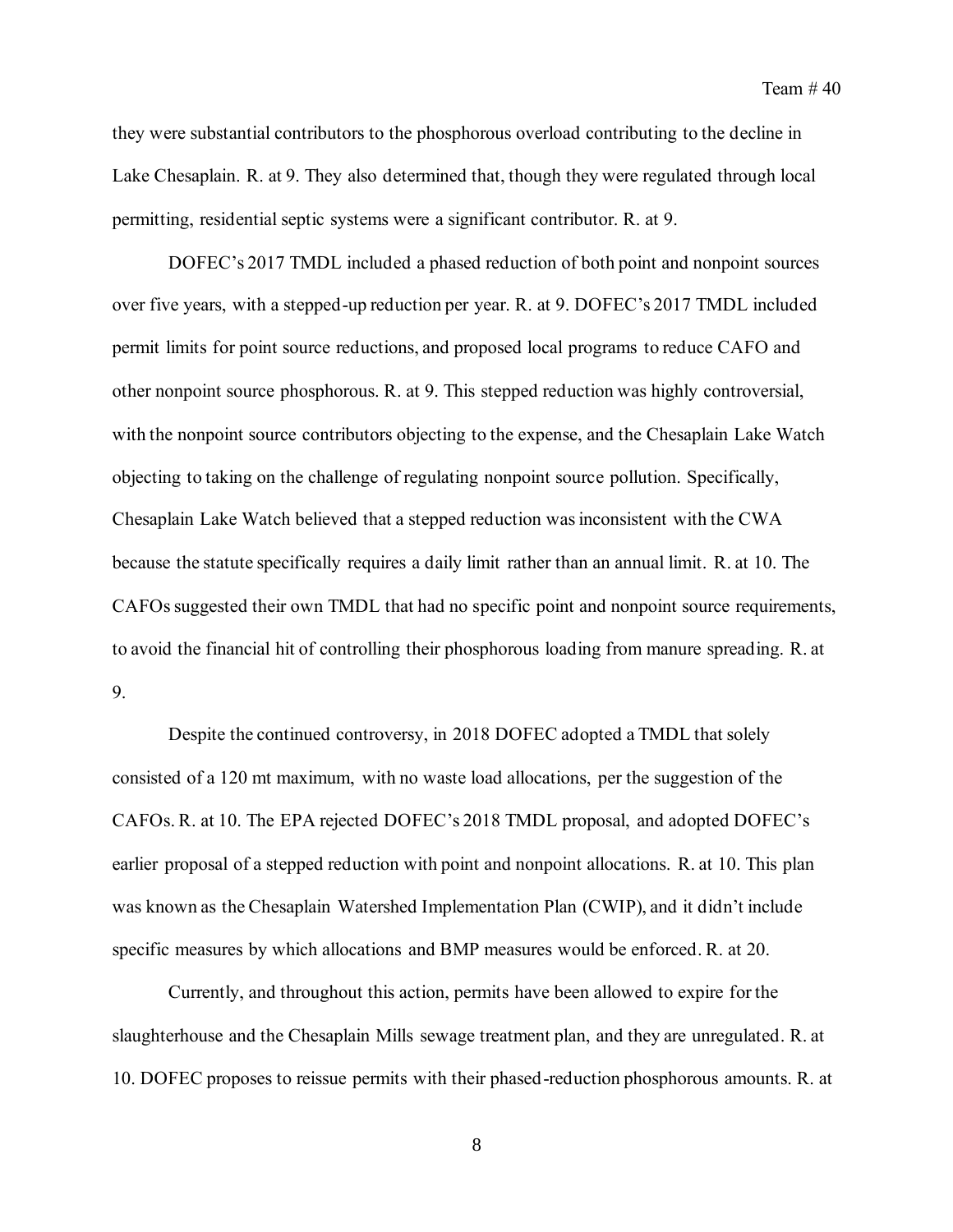10. CAFO permits have not been modified to reflect the need for reducing phosphorous. R. at 10. Most importantly, however, Lake Chesaplain waters are still impaired, and continue to violate water quality standards. R. at 10.

## **SUMMARY OF THE ARGUMENT**

The Chesaplain Lake Watch is appealing in part and asking to affirm in part the judgement of the district court in this case. First, the district court was correct in determining that the implementation of the Chesaplain Lake Watershed plan is ripe for judicial review. Second, the district court incorrectly decided that the EPA's definition of total maximum daily load was contrary to law. Third, the district court correctly decided that a total annual pollution load, to be phased in over the course of five years, violates the Clean Water Act. Fourth, the district court incorrectly decided that the EPA's decision to reduce the stringency of waste load allocations for point sources for the implementation of the Lake Chesaplain TMDL was not arbitrary and capricious because of a lack of assurance of BMP implementation.

First, the district court correctly decided that the implementation of the Chesaplain Lake Watershed plan is ripe for judicial review. The plan is ripe for judicial review because the issue is fit for judicial determination, and the complaining party will experience hardship without judicial remedy. An issue is ripe for judicial review when all parties agree it is a purely legal issue, when the regulations at issue are a final regulatory action and the impact of the regulation is sufficiently direct and immediate. It is undisputed that all parties agree that the issue is purely legal and that the regulations at issue are a final regulatory action.

The regulation does have a sufficiently direct and immediate impact on the Chesaplain Lake Watch. When a rule lays an immediate burden on the party it is sufficiently ripe. The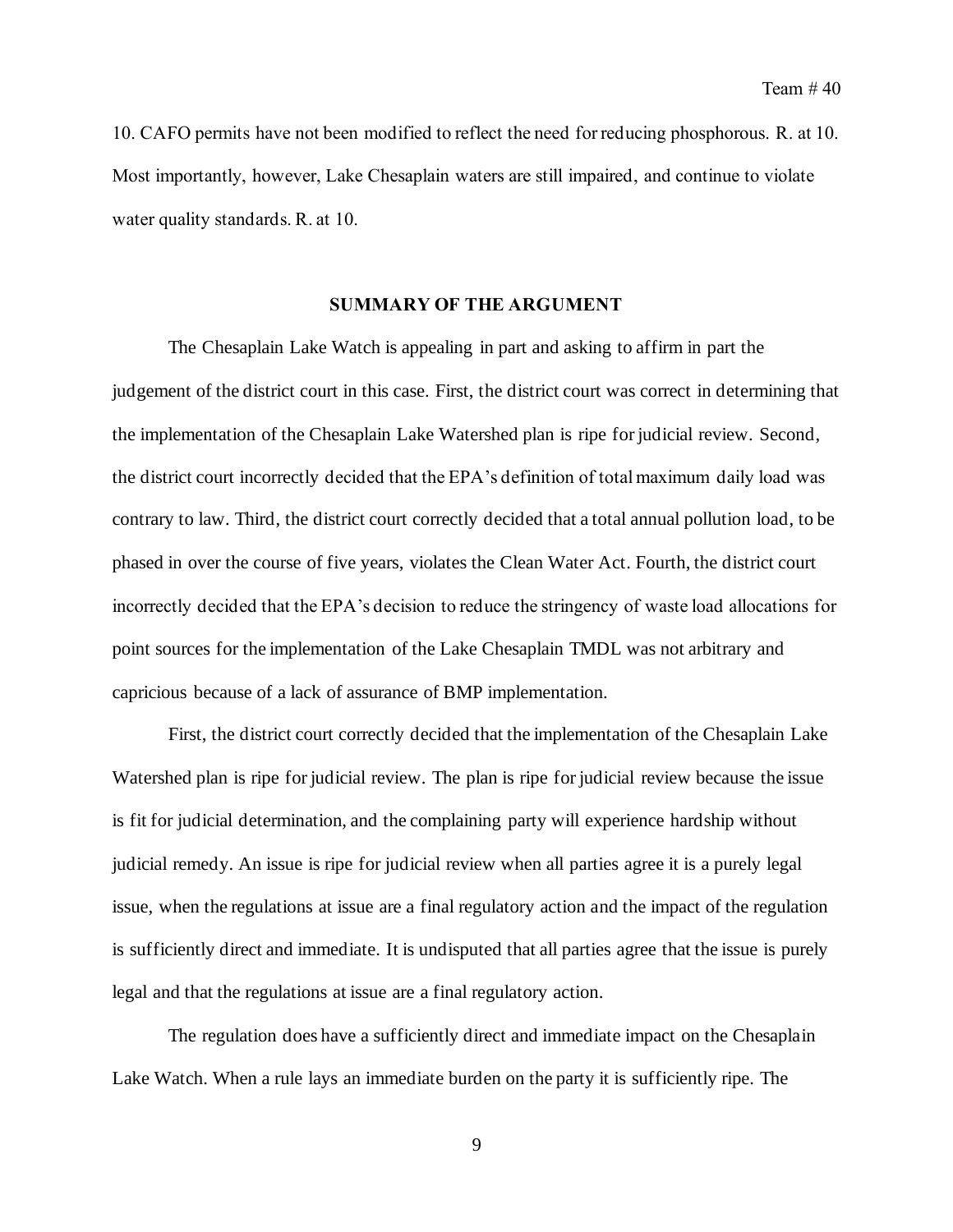Chesaplain Lake Watch has the immediate burden of current negative impacts on the Lake's ecosystems including eutrophication, unpleasant odors, clarity problems, and decline in fish populations. The lack of current active permits means there is no control over the current pollution levels and therefore has exacerbate those problems. Therefore, the issue of whether the implementation of the Chesaplain Lake Watershed plan is ripe for judicial review.

Second, the district court incorrectly found the EPA's definition of the Total Maximum Daily Load was contrary to law. The EPA is within its authority to interpret of the term "total maximum daily load" as it appears in the Clear Water Act  $\S 303(D)$ . The EPA's inclusion of wasteload allocations and load allocations is not arbitrary and capricious or an abuse of discretion because it is tailored to the EPA's goal of protecting water quality. Without the inclusion of wasteload allocations and load allocations the EPA will have no reasonable alternative to properly reach its goal therefore it is not arbitrary nor capricious.

Third, the district court was correct in deciding that the Total Maximum Daily load a total annual pollution load, to be phased in over the course of five years, violates the Clean Water Act. The Clean Water Act requires a *Total* Maximum *Daily* load, and both the words total and daily are unambiguous. The word "total" must contain the amounts of pollution from both point and non-point sources, indicating that a phased-in approach for reduction is insufficient. The word "daily" means that a load measurement must be compiled for one day.

The Environmental Protection Agency Total Maximum Daily Load violates the Clean Water Act because it fails to adhere to the definition of the words "total" and "daily'" and should therefore be vacated. Though Agencies have been given deference in how to interpret Congressional intent, there must be sufficient flexibility in the phrasing of the statute to allow for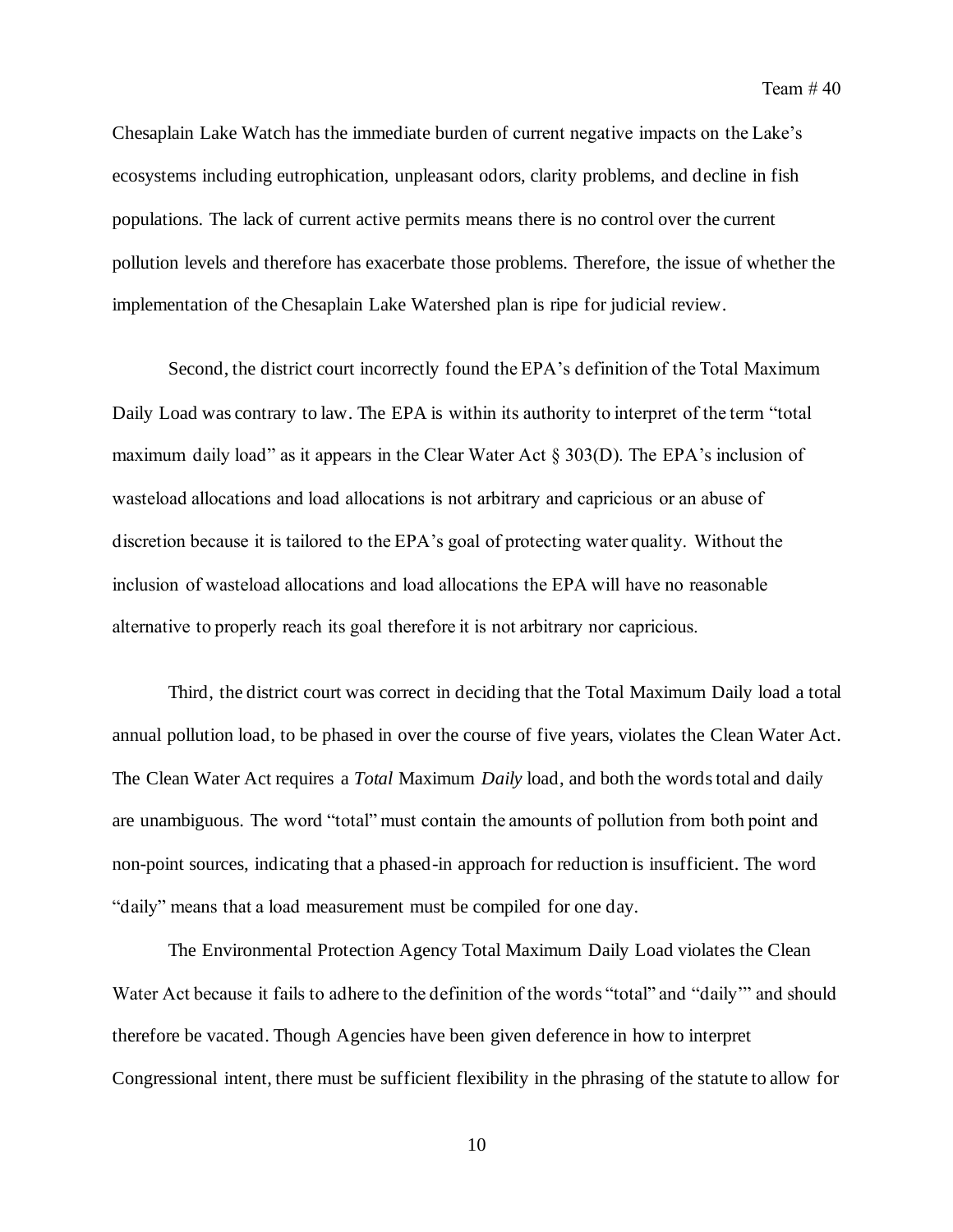deviations. The use of the words "total" and "daily" within the definition of "total maximum daily load" indicates a Congressional intent to create a daily calculation. Because the Environmental Protection Agency's solution does not follow Congressional intent, nor does it follow current caselaw, it is contrary to law; therefore, the district courts determination to vacate the Environmental Protection Agency TMDL should be upheld.

Fourth, the district court incorrectly decided that the EPA's decision to reduce the stringency of waste load allocations for point sources for the implementation of the Lake Chesaplain TMDL was not arbitrary and capricious because of a lack of assurance of Best Management Practices implementation. The decision was arbitrary and capricious because it required the EPA to rely on load allocation reductions coming from Best Manage Practices that the EPA had not ability to control or enforce. Additionally, the Load Allocations are too difficult to track to accurately include in a numerical total daily maximum.

## **STANDARD OF REVIEW**

The standard of review is de-novo review because the issues fall under original federal subject matter jurisdiction. *Rajasekaran v. Hazuda*, 815 F.3d 1095, 1098 (8th Cir. 2016). Courts always have a duty to inquire into jurisdiction even when parties to the litigation do not raise the issue. *Bova v. City of Medford*, 564 F.3d 1093, 1095 (9th Cir. 2009). A district court's decision on summary judgement is also addressed through de-novo review because it is a final decision. . *See,* e.g., *Collins v. Bellinghausen*, 153 F.3d 591, 595 (8th Cir. 1998); *Gasner v. Bd. of Supervisors of the City of Dinwiddie, Va.*, 103 F.3d 351, 356 (4th Cir. 1996); *Twiss v. Kury*, 25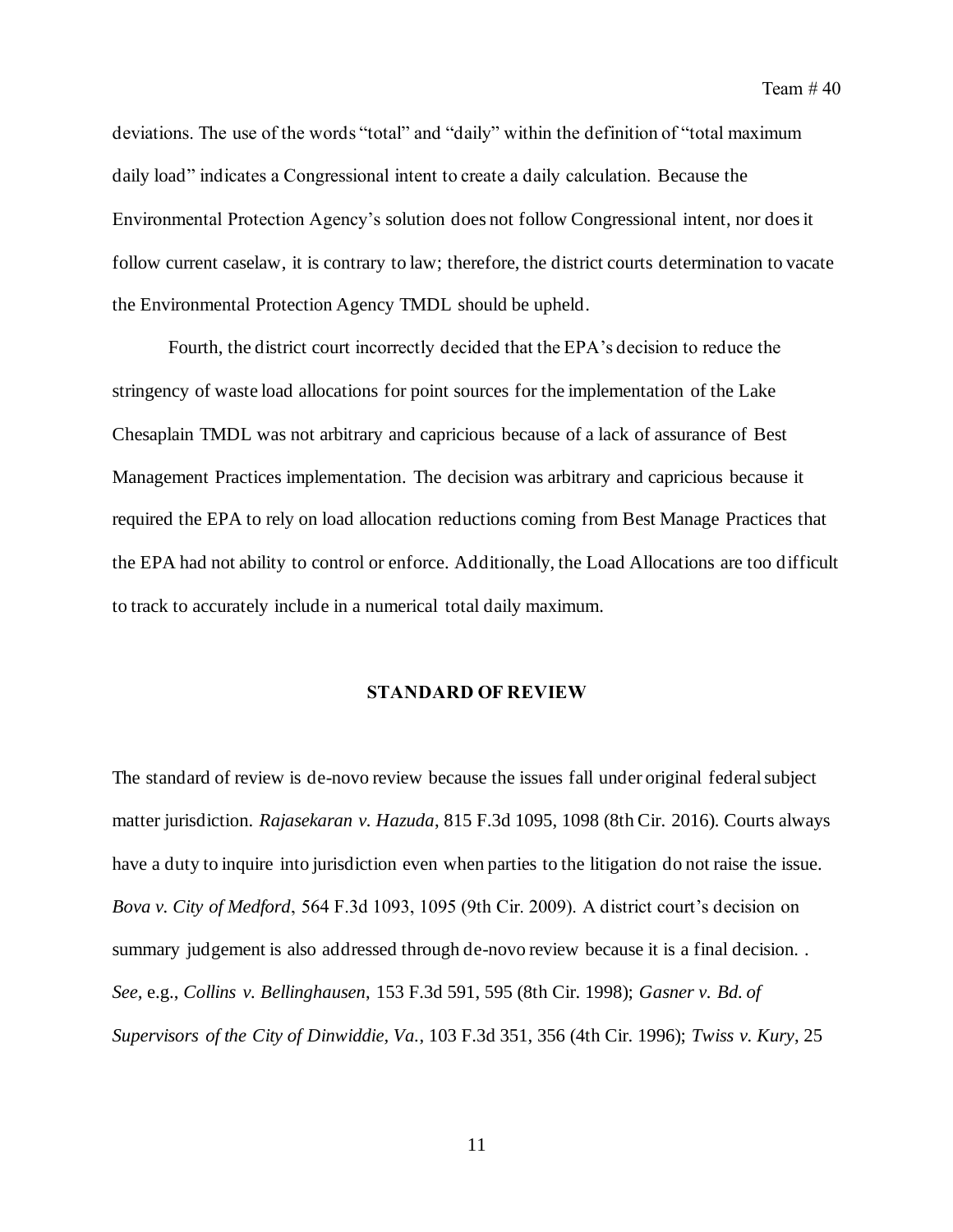F.3d 1551, 1554 11th Cir. 1994). Summary judgement should be granted if there is no genuine dispute of material fact. Fed. R. Civ. P. 56(c).

## **ARGUMENT**

## **I. THE EPA'S DETERMINATION TO REJECT THE NEW UNION CHESAPLAIN WATERSHED PHOSPHORUS TMDL AND ADOPT ITS OWN TMDL AND IMPLEMENTATION PLAN FOR THE LAKE CHESAPLAIN WATERSHED IS RIPE FOR JUDICIAL REVIEW**

The EPA's determination to reject the New Union Chesaplain Watershed phosphorus TMDL and adopt its own TMDL and implementation plan for the Lake Chesaplain Watershed is ripe for judicial review. An agency's action is ripe for judicial review when the issue is fit for judicial determination and parties experience hardship without judicial remedy. *Abbott Laboratories v. Gardner*, 387 U.S. 136 (1967). Or, an action is ripe for judicial review when harm results. *Id*.

 Evaluating the fitness and hardship of an issue with regards to ripeness breaks down into three tests: (1) whether all parties agree that the issue is a purely legal one; (2) whether the regulations are a final agency action; and (3) whether the impact of the regulations is sufficiently direct and immediate. *Id*. The first two tests – the tests related to fitness – are undisputed. Objections to the actions of the EPA are legal and the EPA's determinations of TMDLs are final agency actions. *Id*. The third test – related to hardship – requires establishing that the impact of regulations can be sufficient even before an agency enforces them. *Id*.

 In determining when harm has resulted, the Supreme Court has established that an action can be ripe for judicial review before enforcement of the action. *Id*. While the state of New Union has not yet experienced a detriment due to the EPA's determination, the issue is still ripe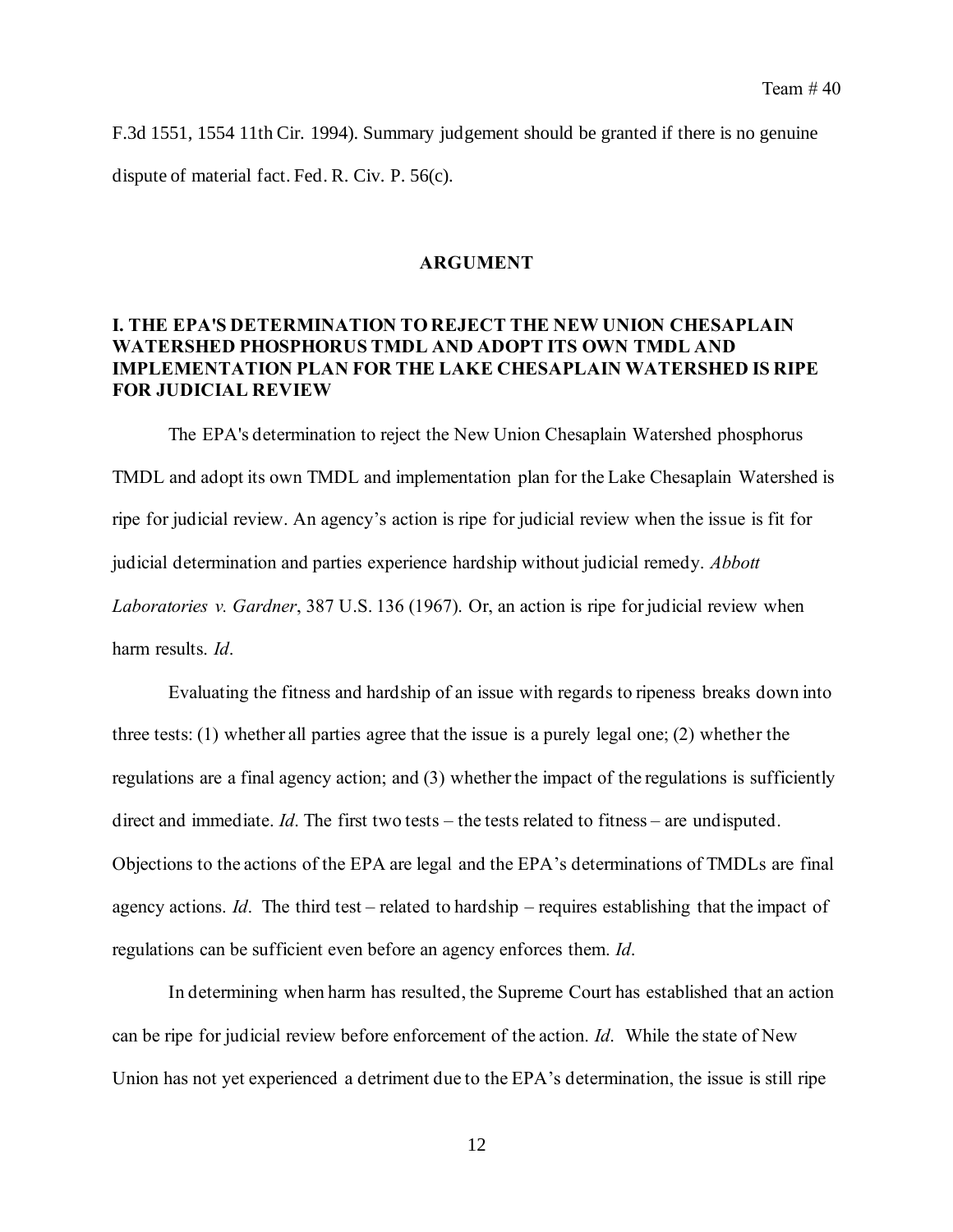for judicial review under allowance for pre-enforcement review as long as the statute does not preclude pre-enforcement review. *Id.* The text of the Clean Water Act does not preclude preenforcement review. CWA § 303.

 Beginning with a challenge to an FCC rule refusing broadcast license to certain kinds of network affiliates, the Court held that "expected conformity to [the rule] causes injury" even though the FCC had not yet in actuality refused a license to any particular network. *Columbia Broadcasting System, Inc. v. United States,* 316 U.S. 407 (1942). Fourteen years later, another FCC licensing rule was challenged pre-enforcement. *United States v. Storer Broadcasting Co.*, 352 U.S. 192 (1956). The Court held that the petitioner was "sufficiently aggrieved by the rule's promulgation" itself. *Id*. The Court reaffirmed this position in response to the ICC constricting an exemption. *Frozen Food Express v. United States*, 351 U.S. 40 (1956). Because the rule itself laid an "immediate burden" on the party, the issue was ripe before any enforcement of the change. *Id.*

The EPA's determination and adoption of a TMDL alone gives a burden to the state of New Union, because it forces New Union to promulgate potentially expensive state regulations to address the needs of the TMDL. Added with the existing consensus that an agency determination is a purely legal issue and that the regulations are a final agency action, the EPA's actions with regard to the New Union Chesaplain watershed phosphorous TMDL are ripe for judicial review.

## **II. EPA'S DETERMINATION TO REJECT THE NEW UNION CHESAPLAIN WATERSHED PHOSPHORUS TMDL ON THE GROUNDS THAT THE TMDL FAILED TO INCLUDE WASTELOAD ALLOCATIONS AND LOAD ALLOCATION IS NOT CONTRARY TO LAW, AS AN INCORRECT INTERPRETATION OF THE TERM "TOTAL MAXIMUM DAILY LOAD" IN CWA § 303(D)**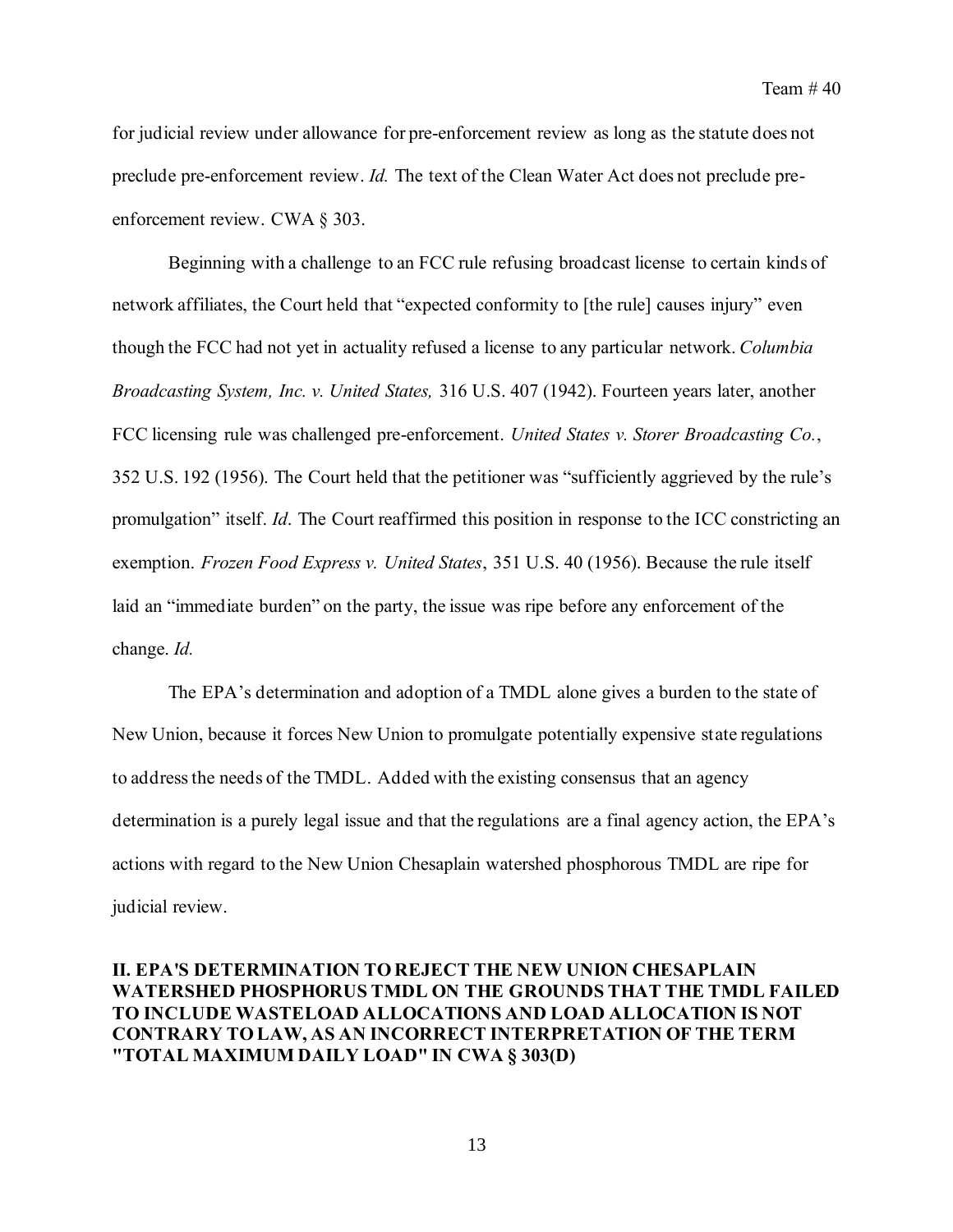The EPA's determination to reject the New Union Chesaplain Watershed phosphorus TMDL on the grounds that the TMDL failed to include wasteload allocations and load allocation is not contrary to law. The EPA is within its authority to interpret of the term "total maximum daily load" as it appears in the Clear Water Act § 303(D).

The EPA is given deference in its agency actions, per the *Chevron* doctrine. *Chevron U.S.A., Inc. v. NRDC, Inc.*, 467 U.S. 837 (1984). The exceptions to this deference are outlined in the Administrative Procedure Act § 706(2):

the Court may hold unlawful and set aside agency action, findings, and conclusions found to be— arbitrary, capricious, an abuse of discretion, or otherwise not in accordance with law; contrary to constitutional right, power, privilege, or immunity; in excess of statutory jurisdiction, authority, or limitations, or short of statutory right; without observance of procedure required by law;

None of these exceptions apply in this case. The EPA's inclusion of wasteload allocations and load allocations is not arbitrary and capricious or an abuse of discretion because it is tailored to the EPA's goal of protecting water quality. According to Title 33 of the United States Code, the purpose of water pollution prevention is to "...restore and maintain the chemical, physical, and biological integrity." 33 USC § 1251. Regulating wasteload and load allocations is central to managing pollution levels in the Chesaplain watershed.

Additionally, the EPA's determination is not arbitrary and capricious or an abuse of discretion because it does not violate congressional intent. On the issue of the EPA's authority to establish TMDLs, the Third Circuit states that Congress's silence on the process of determining a TDML and Congress's affirmative intent that TMDLs are for waters that cannot be protected by point-source limitations alone give authority to the EPA to include wasteload allocations and load allocations, at the EPA's discretion. *Am. Farm Bureau Fed'n v. United States EPA*, 792 F.3d 281 (3d Cir. 2015).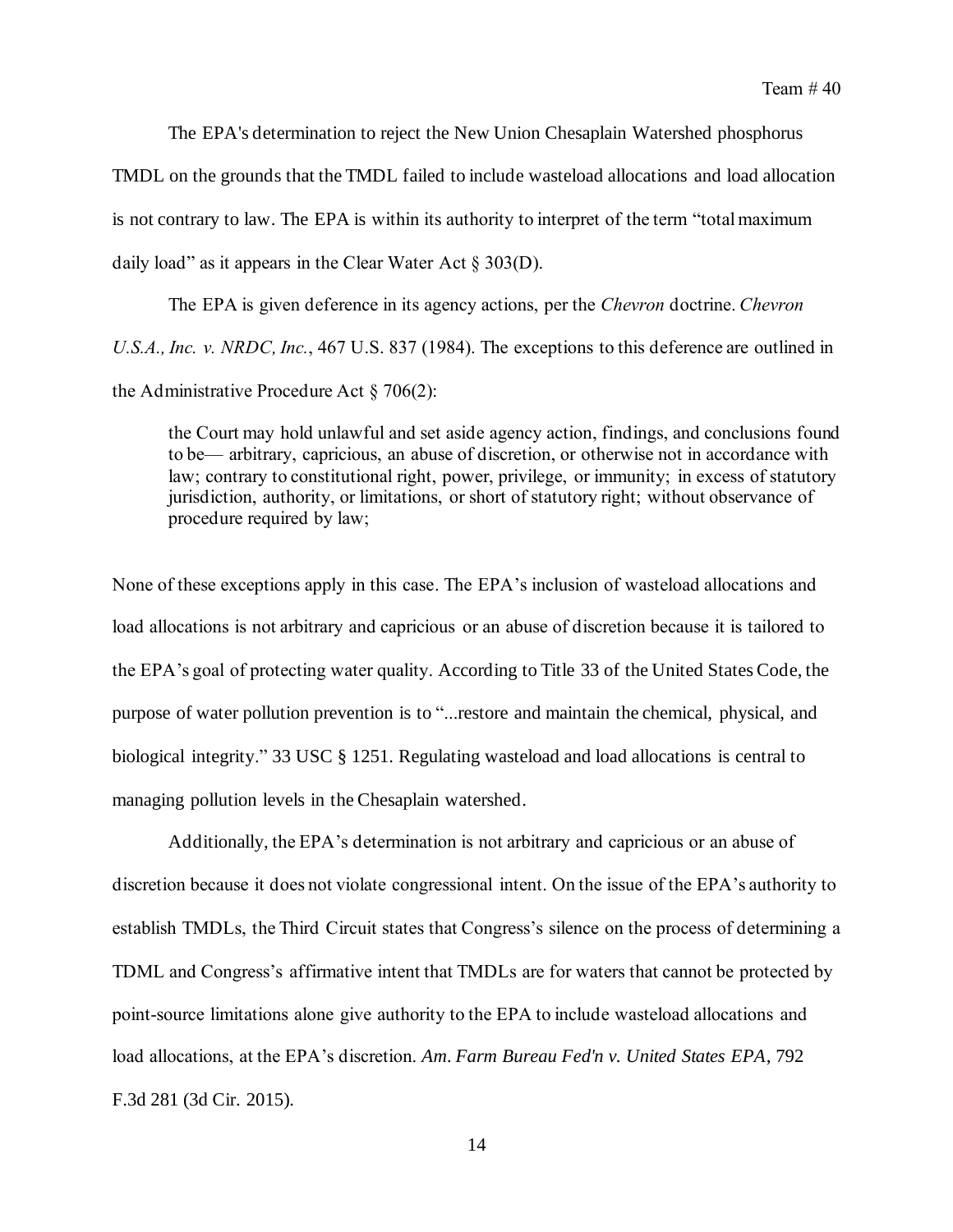The Court considered the text of the statute and the congressional record in holding that Chevron's rule ultimately supported the EPA's authority to set and make decisions with regards to wasteload allocations and load allocation. *Id.* The EPA is aligned with the statutory standards and there are no constitutional questions involved in this determination, so the EPA is not in violation of the law.

## **III. THE EPA'S ADOPTION OF A TMDL THAT CONTAINS A TOTAL ANNUAL POLLUTION LOAD, TO BE PHASED IN OVER THE COURSE OF FIVE YEARS, VIOLATES THE CWA, AND AS SUCH, THE COURT SHOULD UPHOLD THE LOWER COURTS DECISION TO VACATE IT AND RETURN TO THE INITIAL TMDL**

The EPA's TMDL contains specific provisions for an annual phosphorous pollutant load to be phased in over the course of five years, at a seven percent increase per year. This is in violation of the plain language interpretation of CWA § 303(d) because § 303(d) requires a *total* maximum *daily* load that is sufficient to mitigate pollution in an impaired body of water. Courts have unilaterally held that the word "total" is unambiguous, and must contain the maximum daily amounts of a particular pollutant from both point and non-point sources, which indicates that a phased-in approach for reduction is insufficient. Courts have also held that the word "daily" is similarly unambiguous, meaning that a load measurement must be compiled for one day. The exception to this is comes from a single case that held that, following extensive scientific analysis, the calculation of an average daily load over the course of a month was the only way to feasibly measure a pollution load, due to the mechanism used for calculation. Because this exception only provides a way to create an average daily load from an averaged thirty-day total, it does not provide the EPA with enough guidance that they may use it to issue a TMDL that deviates from the "daily" standard established by Congress in such a way that the "daily load" requirement is an annual calculation.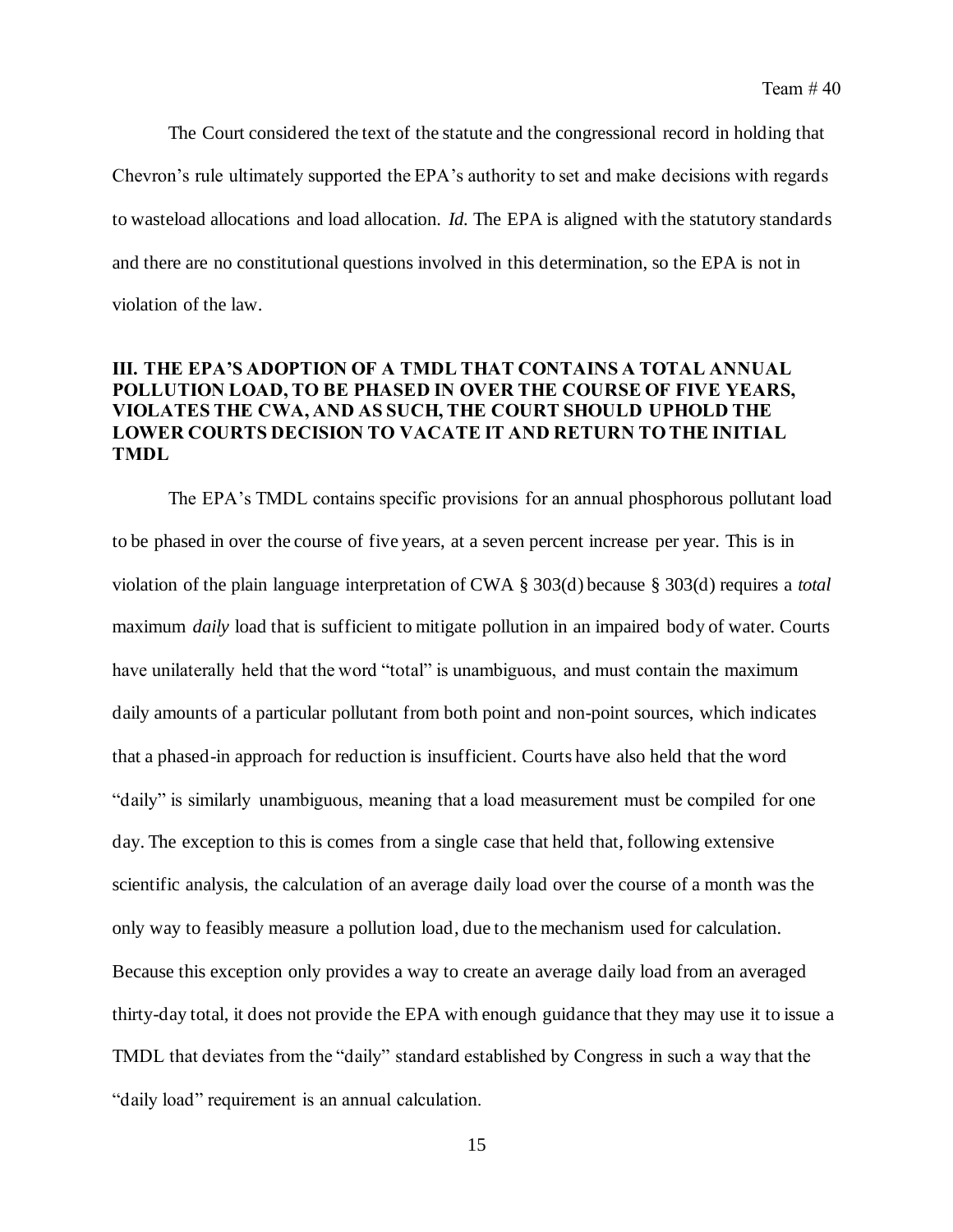Because the EPA has failed to adhere to Congressional intent behind the CWA, and the plain-language interpretation of the words "total" an "daily" within the Statute as decided through court cases, the TMDL promulgated by the EPA violates the CWA, and must be vacated. The court should uphold the district court's findings.

**A - The EPA's TMDL violates CWA § 303(d) because it fails to adhere to the definition of the words "total" and "daily'" and therefore, the court should uphold the lower court's grant of summary judgement in this matter.**

## *1.* **Statutory Construct**

CWA § 303(d) directs each state to adopt water quality standards for waters within its borders, based on the designated use of those waters. When a body of water fails to meet these standards, the state must list it as impaired. Water quality standards must be revised at least every three years or as necessary, and once a water is listed as impaired, the state must develop and submit to the EPA Administrator a TMDL for the applicable pollutants. The EPA defines a TMDL as the "sum of individual [waste load allocations] for point source and [load allocations] for nonpoint sources and natural background." 40 C.F.R. § 130.2(i). Within CWA § 303(d), the statute reads that a state must establish a "total maximum daily load" at a level "necessary to implement the applicable water quality standards."

Though nonpoint sources are not regulated by the EPA, the city of New Union regulates certain nonpoint sources, particularly CAFOs, through local statute, creating BMP programs and permitting schemes to regulate pollutant load, allowing a collaborative scheme between state and EPA to repair the water quality of an impaired water body.

The CWA was created with the intent to be a cooperative effort between the EPA and States, as illustrated in the divide between EPA-regulated point-source pollution, and local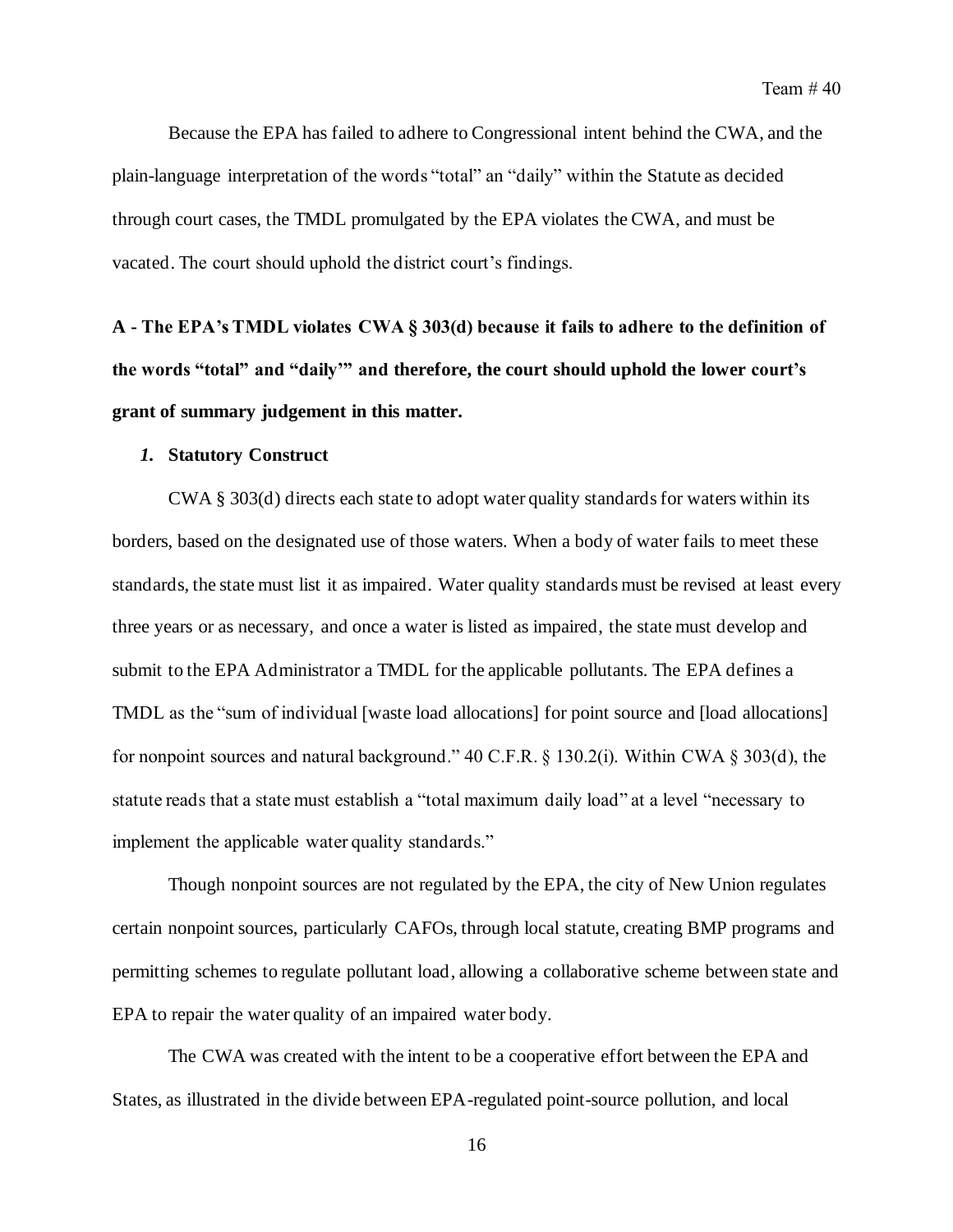statutorily regulated nonpoint source pollutants, but a TMDL is, by definition, to include the *total* load of pollutants in an impaired body of water, not just the total EPA-regulated pollutant load.

## 2. **Congressional Intent**

Though Agencies have been given deference in how to interpret Congressional intent, there must be sufficient flexibility in the phrasing of the statute to allow for deviations. *Chevron, USA, Inc. v. Natural Resource Defense Council, Inc.*, 467 U.S. 837 (1984). The use of the words "total" and "daily" within the definition of "total maximum daily load" indicates a Congressional intent to create a daily calculation. The Clean Water Act had seven specific goals designed to ameliorate issues stemming from pollution, and to bring water quality in impaired waters back up. CWA § 303. These goals included eliminating discharge of pollutants by 1985 and developing mechanisms and procedures to control nonpoint source pollution.

## **3. Case Law Support**

*American Farm Bureau Federation v. EPA,* 792 F.3d 281 (3rd Cir. 2015) - The Third Circuit, in a case eerily reminiscent of the case at hand, found that the phrase "total maximum daily load" was unambiguous, and didn't allow for creative construction in regard to the term "daily." The court in *Farm Bureau* did, however, find that the word "total" within the phrase "total maximum daily load" was not unambiguous enough to mean, as the plaintiff claimed, only the total pollutant amount. The court in *Farm Bureau* found that the phrase was ambiguous in regards to how the EPA was permitted to define "total," and the EPA went on to define "total" as allowing a TMDL by point and nonpoint subtotals with target times for compliance. The court in *Farm Bureau* found that the EPA could interpret, *inter alia*, allocations between point and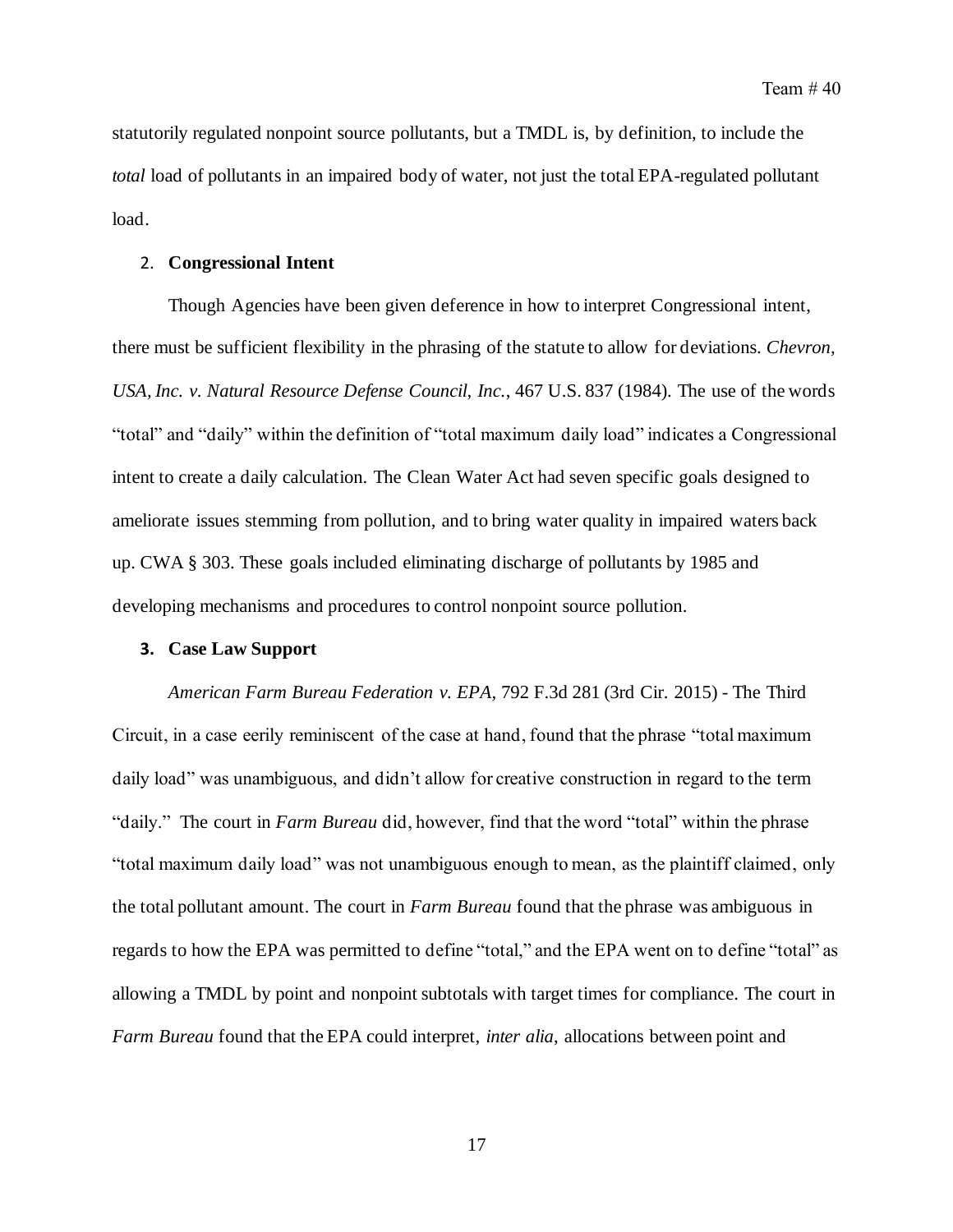nonpoint sources, as well as target dates. The Court in *Farm Bureau* found that the CWA didn't explicitly state the extent to which the EPA could consider goals over time.

*Natural Resources Defence Council, Inc. v. Muszynski*, 269 F.3d 91 (2d. Cir. 2001) held that a TMDL may be created that uses another measure of time than just "daily" because, within the context of the measurements in question, an alternative measurement better suited the needs of pollution regulation, as the technology used for measuring the pollutant load was only effective over a longer time range. The TMDL in question specified a thirty-day measurement and then a daily "average."

*San Joaquin River Exchange Contractors Water Authority v. State Water Resources Control Bd.*, 183 Cal. App. 4th 1110 (3d Dist. 2010) established that a thirty-day running average of loads in a water body was adequate for a TMDL, reasoning that because the measurement tools were only available on a monthly time basis, it was an acceptable deviation.

*Friends of Earth, Inc. v. EPA*, 446 F.3d 140 (D.C. Cir. 2006) held that the EPA could not approve annual or seasonal pollutant loads because the plain language of the statute read "daily." Further, the court mentioned an EPA regulation promulgated in 1979 (43 Fed. Reg. 60,665) that deemed that all pollutants were suitable for calculating daily loads, indicating that between the word "daily" being used in the statute, and the EPA's own decision that all pollutant loads COULD be calculated daily, it is clear that the definition of "daily' within TMDL is strict and literal.

*City of Arcadia v. State Water Resources Control Bd.*, 135 Cal. App. 4th 1932, 4th Dist. 2006) stated that a TMDL violated the CWA because it specified a minimum reduction of pollution over a course of 14 years, rather than a maximum amount of pollution. Though the plaintiffs claimed that the "minimum reduction" was merely an inverse of the demanded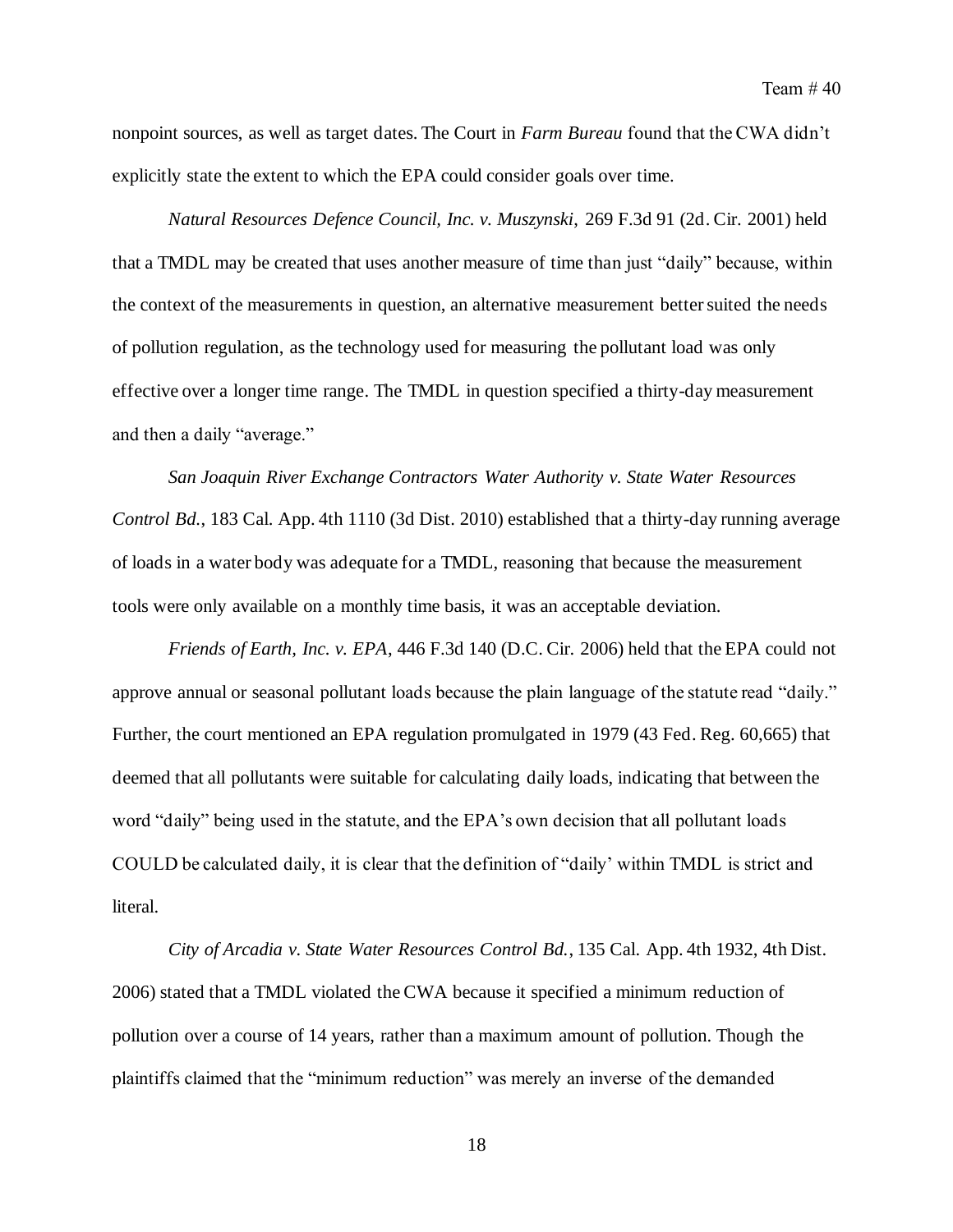"maximum daily amount" of a particular pollutant, the court did not find their argument compelling, holding that deviating from the statutory requirements in this way did not provide the guidance intended by Congress, because "removing a minimum" of pollution did not address the amount of pollution entering a waterway, which is the focus of the CWA.

#### **4. Application to Matter at Hand**

Though the EPA maintains that their TMDL satisfies the CWA, it is clearly insufficient because it consists of a phased-in load limit over the course of five years, and uses an annual load rather than the statutorily mandated and congressionally intended daily load of phosphorous pollutant allowable.

The EPA may contend that cases such as *NRDC v. Muszynski* show a precedent for deviation from adherence to the statutory language, the case at hand is closer to that in *Farm Bureau*, which allowed flexibility on the word "total" with the express purpose of giving the EPA the ability to include (additional) nonpoint source pollutants. A majority of courts, as described above, have maintained that the flexibility in the interpretation of the word "daily" is not intended for an annual load TMDL, but for accounting for issues caused by available technology. Moreover, this flexibility is substantially one way; flexibility exists to account for more pollutant loads, not to skate the Congressional intent of reducing pollution.

Though the EPA maintains that their TMDL satisfies the CWA, it is clearly insufficient because it consists of annual pollution limits, when the statute specifies a daily number. Therefore, it fails the *Chevron* analysis for agency deference, and is arbitrary and capricious.

The statute specifies the words "total" and "daily" when describing the period of loading to be described in a TMDL. Examining the EPA's construction of "total" and "daily" in their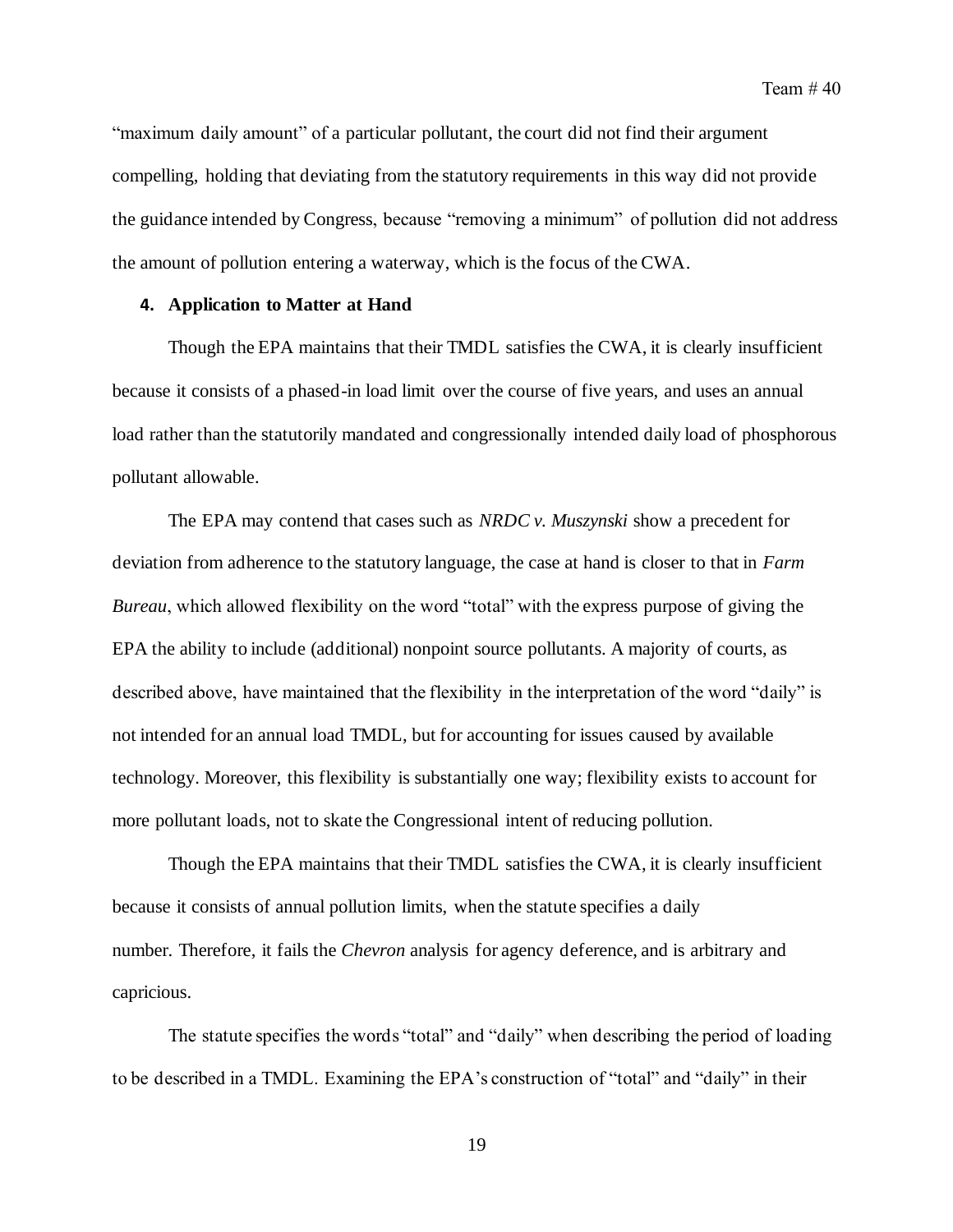TMDL to mean "phased over five years" and "annually," it's not a reach to realize that the EPA's TMDL fails the first *Chevron* prong. This is supported by the holding from *Farm Bureau Federation*, which stated that the word "daily" in "total maximum daily load" was unambiguous.

Even if, as is possible given the holding in *Farm Bureau*, the court decides that the definition of "total" within the statute is ambiguous enough to allow the EPA to interpret "total" as "phased out over five years," the EPA's actions in choosing a phased TMDL still fail the second *Chevron* prong. Though the court gives considerable deference to an Agency interpretation, the question demanded by the second prong of *Chevron* is, "did the Agency make a reasonable policy choice" in interpreting. Here, it cannot be said that the Agency made a reasonable policy choice in their interpretation of the word "total," given that it is contrary to Congressional intent.

Though other courts have held that a time limit is an acceptable EPA addendum on a TMDL (*Farm Bureau*), the time limits in question were designed to incentivize compliance with the TMDL, not to delay it. The DOPEC TMDL provides clear numbers for an amount of phosphorous pollutant reduction that would be implementable immediately, more in line with the statute. Allowing a graduated reduction over the course of five years runs counter to the clear Congressional intent of the statute, as described by the goals of "eliminating pollution" as described above. *Farm Bureau*, though possibly a vector for the EPA to assert that they have the authority to interpret "total" to mean "phased out," ultimately does not provide a means to delay compliance. Rather, *Farm Bureau* provides a means of speeding up compliance with the CWA by allowing the EPA to establish deadlines for compliance.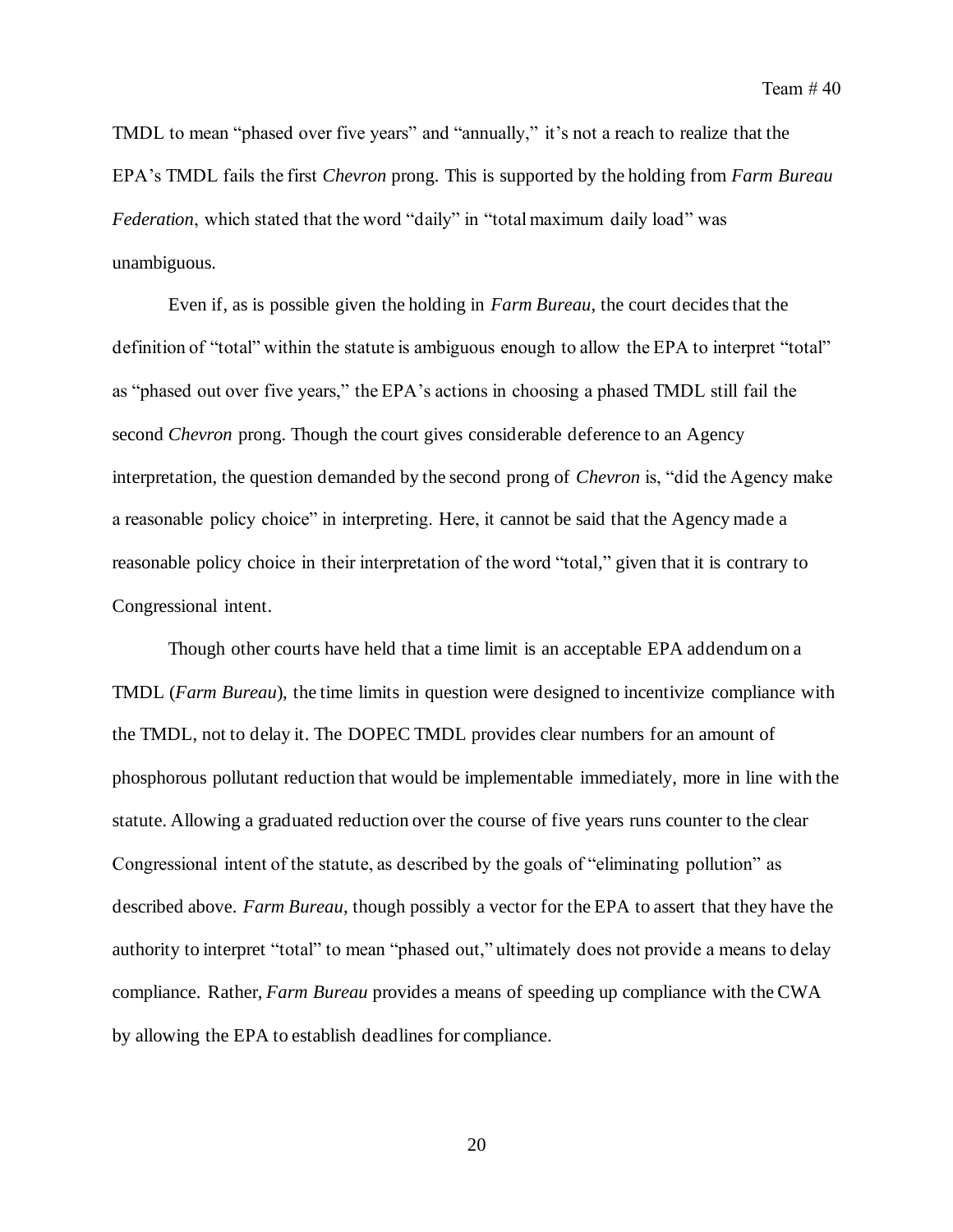The goals of Congress, as enumerated above, in writing the CWA make it plain that Congress had an ambitious view of what the CWA should enable. They clearly intended for pollution from both point sources and nonpoint sources to fall under the umbrella of the CWA, and they also intended for pollution to be eliminated, not merely phased out.

#### **5. Conclusion: Argument A**

Because the Congressional intent of the statute is to provide an ambitious plan to end water pollution, and because the only ambiguity in interpretation upheld by courts occurs when that ambiguity helps facilitate the regulation of pollution, the EPA's interpretation of "total" and "daily" is arbitrary and capricious, fails the *Chevron* test for agency deference, and should be vacated.

# **B - The EPA's TMDL violates CWA § 303(d) because the phased reduction of pollutants runs counter to Congressional intent and should therefore be vacated.**

Even if the court finds that the EPA's interpretations of "total" and "daily" are allowable under agency discretion, the phased reduction of pollutants runs directly counter to Congressional intent behind CWA § 303(d), and should be vacated.

## 1. **Statutory Construct**

Leaving the linguistic statutory construction of CWA § 303(d) out, as it is more fully described above in  $III(A)(1)$ , the discussion of statutory intent here is the key issue of interpretation. The statute demands a TMDL, and as discussed above, courts have interpreted both "total" and "daily" as largely unambiguous, unless including ambiguity in the word "total" to allow for increased protections, such as seen in *Farm Bureau*, or including ambiguity in the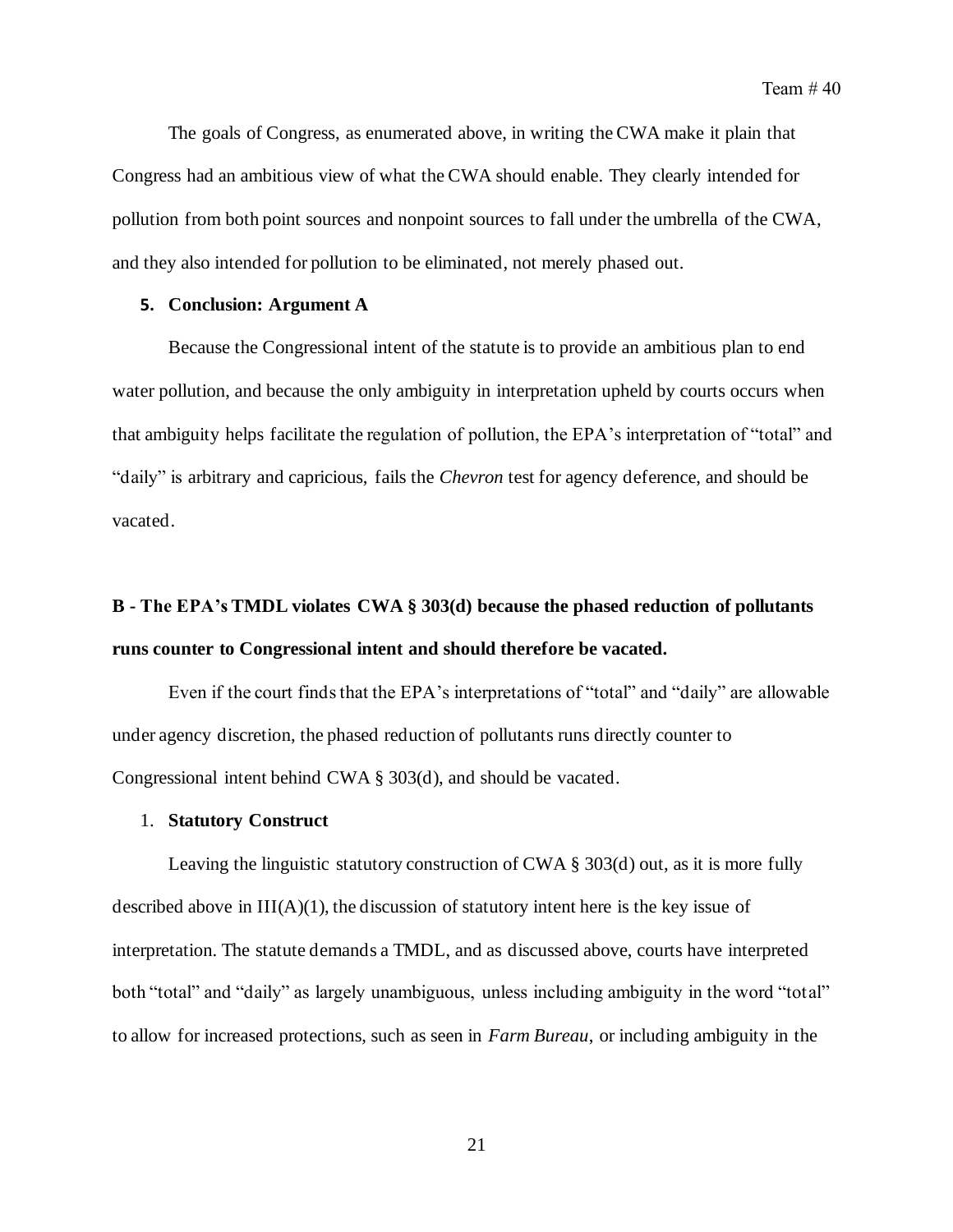word "daily" to allow for technological limitations on pollution measurement, such as in *NRDC v. Muszynski*.

## 2. **Congressional Intent**

Even supposing that the EPA's TMDL did pass the *Chevron* test, the applicable analysis in regards to this issue is whether the TMDL as promulgated by the EPA aligns with Congressional intent. Therefore, it is necessary to re-examine the purpose behind, and the legislative history of, the CWA.

As illustrated above, the CWA was written with specific goals toward cleaning watersheds and "...eliminating pollution." The CWA amended the Federal Water Pollution Control Act of 1948, following growing awareness of the dangers and damages of pollution, not just to the human population but to economic concerns. The seven goals of the CWA were designed to aid in the "[r]estoration and maintenance of chemical, physical, and biological integrity of Nation's waters." Among these seven goals are: eliminating discharge of pollutants, obtaining water quality levels that protect wildlife and recreation capabilities, and developing mechanisms or procedures to control nonpoint source pollution to allow the CWA to realize its goals. The TMDL provision of the CWA was intended to be one of these goals, as acknowledged in *Farm Bureau*, above.

## **3. Application to Matter at Hand**

As an intended mechanism to effectuate the achieving of the CWA's goals, it is necessary for a TMDL to align with Congressional intent. Though the five-year phased-out TMDL issued by the EPA does provide a roadmap to eventual success, the five-year plan is egregious in not addressing the pollutant loads as they currently exist, particularly when the DOFEC TMDL that DOES address current phosphorous pollutant loads is available. The EPA may claim that the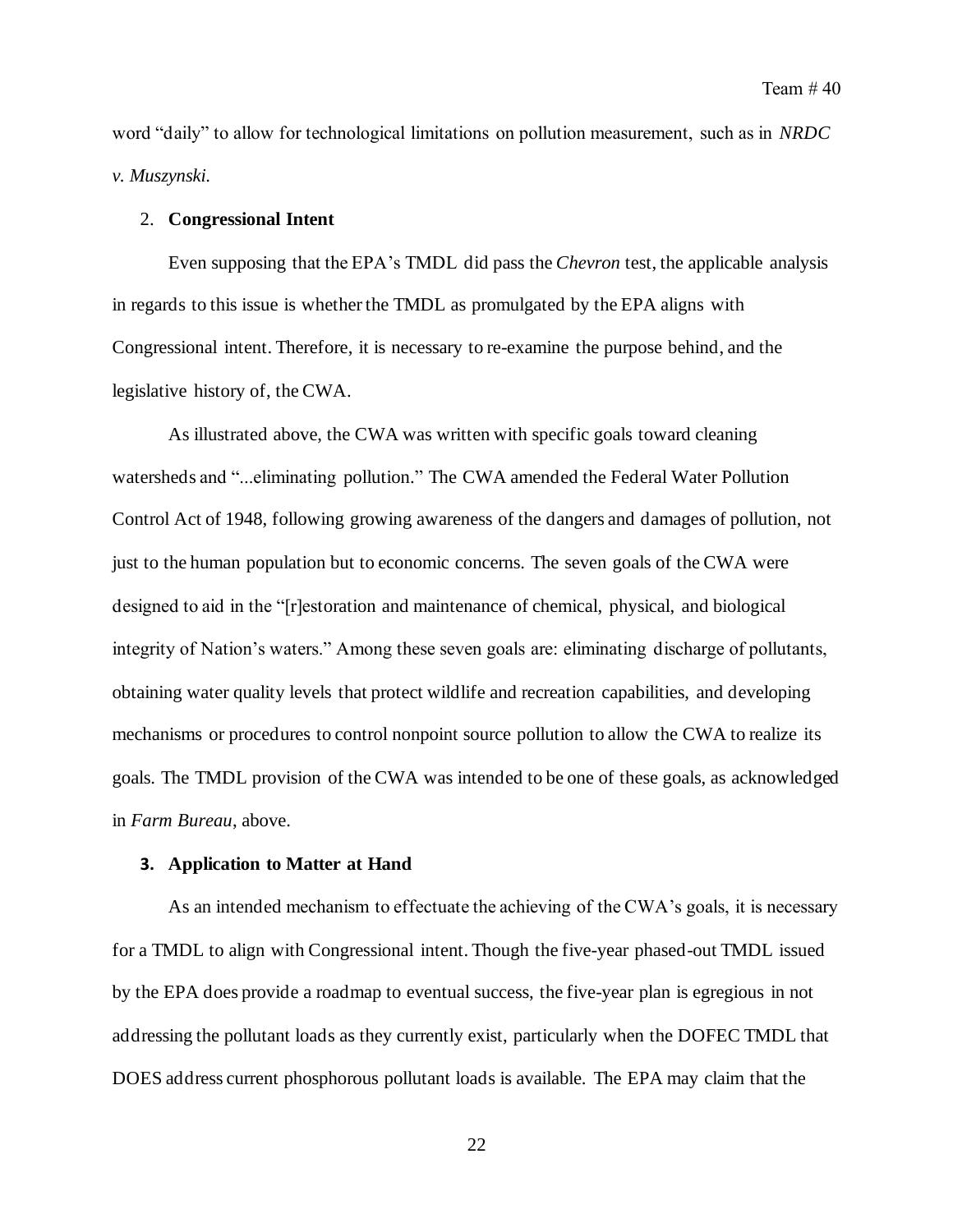decision in *Farm Bureau* allows for the EPA to set targeted reductions. However, the language in *Farm Bureau* does not show any precedent for a laxer interpretation of Congressional intent; rather, it shows a trend toward allowing the EPA more power to regulate pollution to *increase* the effectiveness of the CWA. Because the *Farm Bureau* precedent for allowing wider EPA interpretation of "total" within the statute shows a trend toward interpreting "total" as a tool to increase protections for waters, it is disingenuous to suggest that *Farm Bureau* precedent would allow the EPA in this situation to define "total" to allow a five-year phased-out plan that would continue to allow massive phosphorous pollution loads into Lake Chesaplain.

Further, the EPA's own decision that all pollutant loads have the capability to be calculated daily, combined with the existence of a TMDL that was sufficient, adhered to the Congressional intent and interpretations of the word "total" and did calculate daily loads of pollutants for Lake Chesaplain, indicates that, in this case, the EPA's deviation from the plain language of the statute was arbitrary and capricious, and not in line with the clear congressional intent and design for the CWA.

## **4. Conclusion: Argument B**

Even in the alternative, that the court decides that the EPA did not violate the CWA for failure to defer to the clear language of the statute by interpreting "total" as "phased over five years," the Court still must consider whether this phased reduction scheme runs counter to Congressional intent. Because the legislative history of the CWA shows that Congress intended not just a reduction but an elimination of pollutants in waterways, the Court must find that the EPA ran afoul of the intent of Congress when failing to produce a TMDL that provided sufficient reductions in pollution load to comply with the CWA, particularly when a TMDL was promulgated that did address these concerns.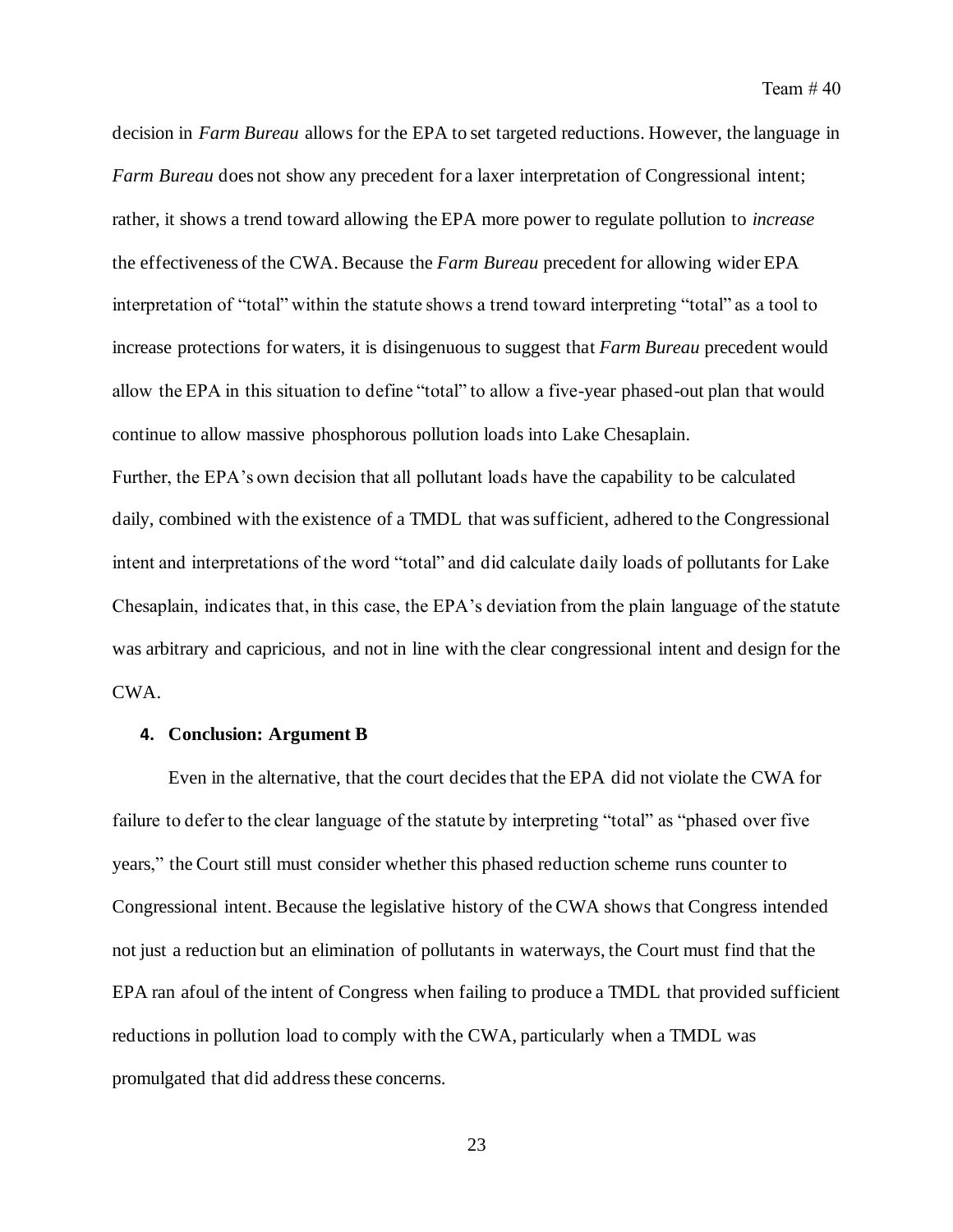## **D. Conclusion**

Because the EPA abused its discretion in both misinterpreting the word "daily" and the word "total" when creating its TMDL, their TMDL is insufficient as a matter of law and this Court should uphold the summary judgement findings of the District Court. In the alternative, if the Court finds that the EPA's interpretation of both "daily" and "total" was within the bounds of their discretionary powers under a Chevron analysis, the Court should still find that the EPA failed to consider the Congressional intent of the statute when interpreting "daily" and "total" and therefore, their TMDL is inadequate and the decision of the lower court should be upheld.

## **IV. THE EPA'S DECISION TO REDUCE THE STRINGENCY OF WASTELOAD ALLOCATIONS FOR POINT SOURCES FOR THE IMPLEMENTATION OF THE LAKE CHESAPLAIN TMDL WAS ARBITRARY AND CAPRICIOUS BECAUSE OF A LACK OF ASSURANCE OF BMP IMPLEMENTATION.**

The EPA's decision to reduce the stringency of waste load allocations for the Lake Chesaplain Total Maximum Daily Load (TMDL) was arbitrary and capricious. The decision made by the EPA should be overturned even though *Chevron* deference applies because they did not have a reasonable interpretation of the statute. The Environmental Protection Agency (EPA) expanded the allotment of point source allocations (Waste Load Allocations), because it relied on a credit created by nonpoint source allocations (Load Allocations) to be created by state Best Management Practices (BMP). R. at 2. The Environmental Protection Agency has no authority to enforce the use of Best Management Practices for nonpoint sources; nor does the EPA does not have any assurance that it will be implemented. 40 C.F.R. § 130.2. Because the EPA does not have assurance of that Best Management Practices implementation it was an arbitrary and capricious decision to reduce the stringency of waste load allocations for the TMDL. 33 U.S.C. §1370. As a result of this decision being arbitrary and capricious, the decision of the district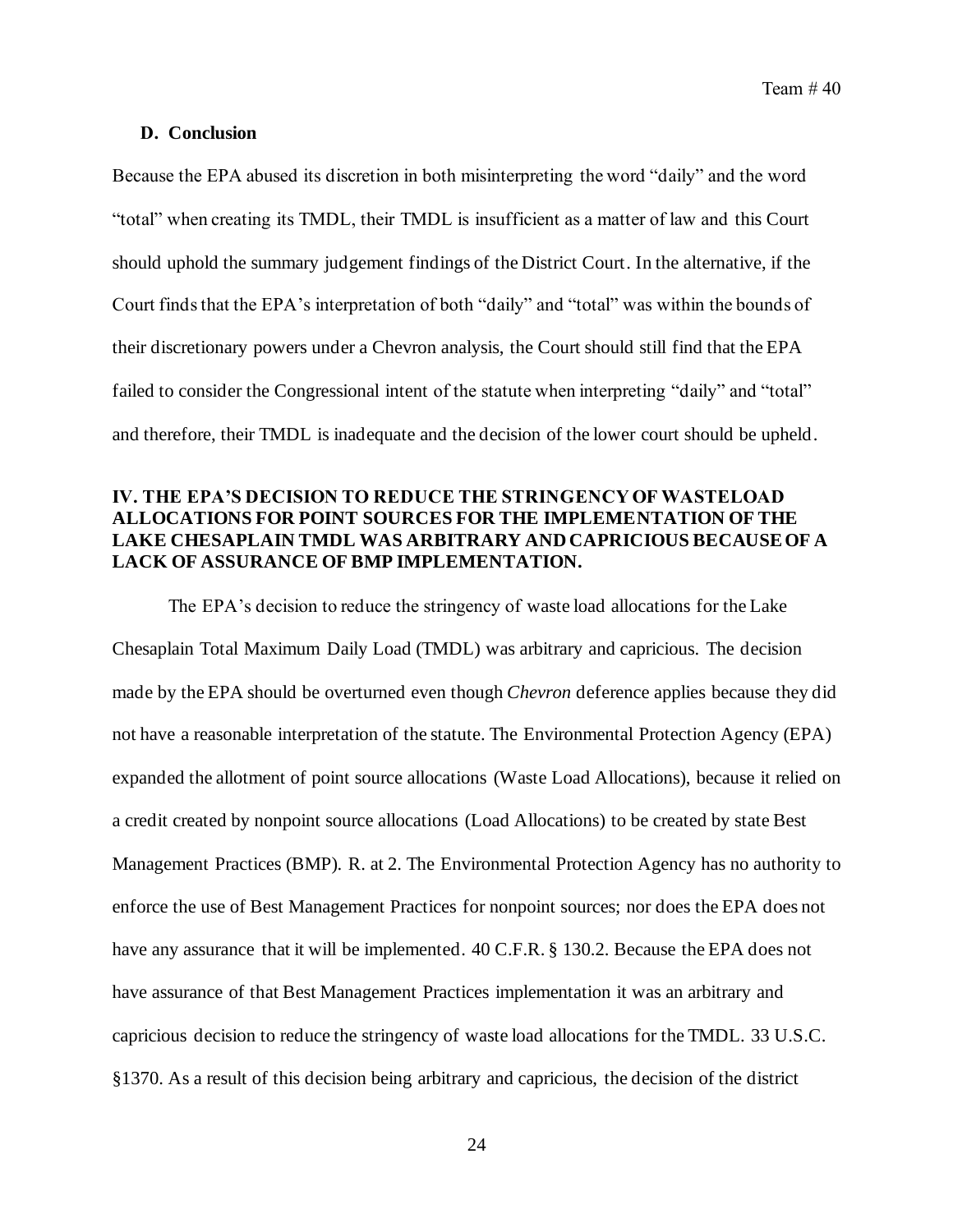court should be overturned, and the EPA's decision should be remanded for further consideration.

To determine whether or not the EPA's decision is arbitrary and capricious the court should follow the precedent set in *Chevron*. *Chevron,* U.S. at 837. The *Chevron* doctrine dictates how much deference is given to an agency when it is interpreting a statute which it administers. *Id.* The *Chevron* doctrine dictates a multistep analysis that the court must undertake. *Id.* In step zero the court decides whether an agency is analyzing a statute which it administers. *Id.* When a court determines an agency is construing its own statute it must answer two questions. *Id.* Step one, the court must ask whether Congress has directly spoken to the precise question at issue. *Id.* If Congress has spoken directly on the issue then strict scrutiny applies. If Congress has left the answer to the question ambiguous than the court interprets this as a direct delegation of power and moves on to step two of the analysis.. *Id.* Step two, if the statute is silent or ambiguous with respect to the issue the court must decide whether the agency's answer is based on a permissible construction of the statute. *Id.*

The EPA is analyzing the statute which it administers. So, we must move on to step one and two of the *Chevron* analysis.

## **1.** *Chevron* **Step One**

Congress has spoken on the issue at hand. The issue currently being addressed is whether the Environmental Protection Agency (EPA) can reasonably rely on Load Allocations in addition to Waste Load Allocations in Total Maximum Daily Loads(TMDL). In *Chevron* the Supreme Court announced that when an agency is interpreting the statute it administers and "Congress has explicitly left a gap for the agency to fill, there is an express delegation of authority to the agency''. *Chevron,* U.S. at 837. When it has been determined there is an express delegation of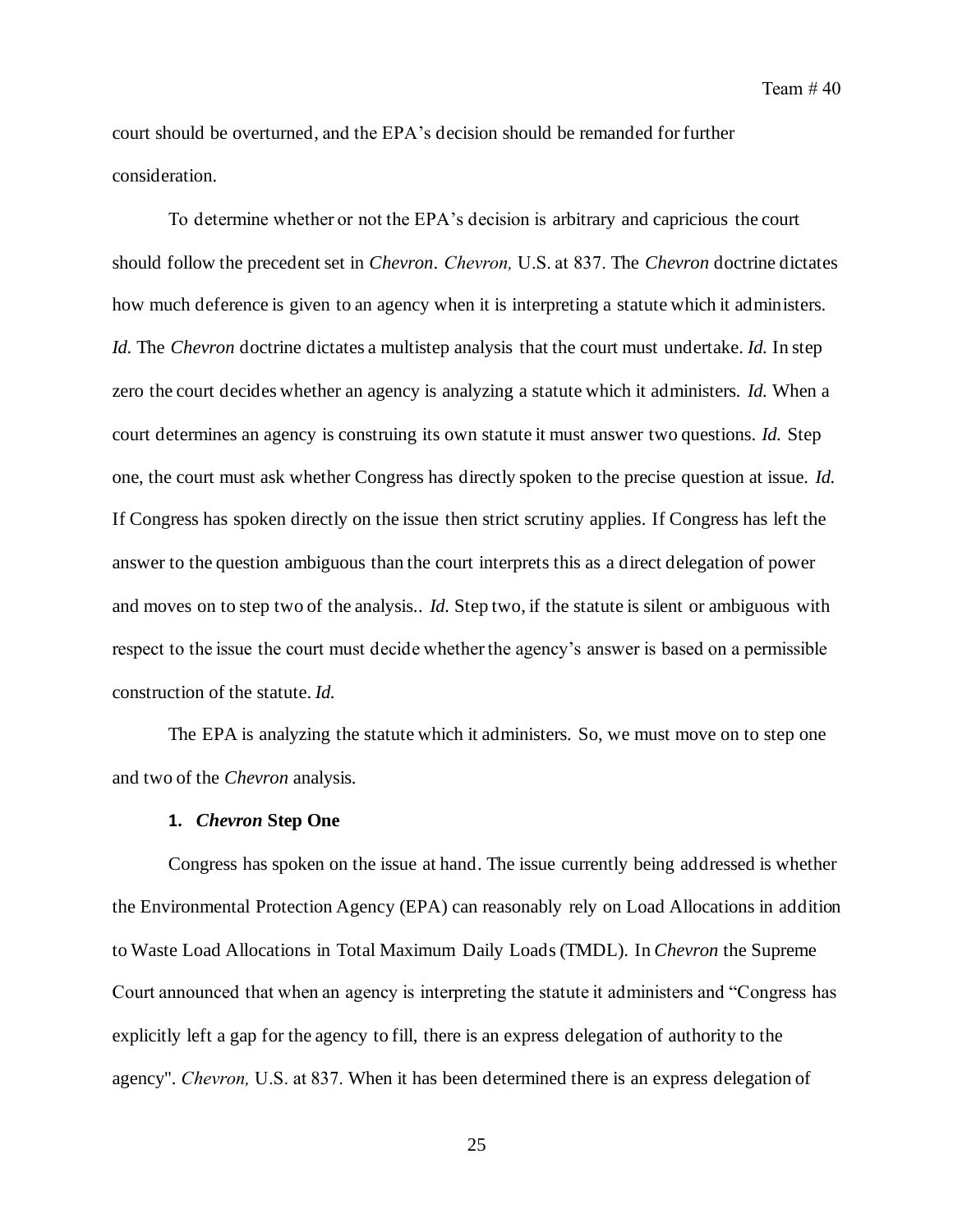authority to the agency the regulations are "given controlling weight unless they are arbitrary, capricious, or manifestly contrary to the statute." *Id.* It was later determined that when *Chevron* deference was appropriate the agency's interpretation of the statute was valid so long as it was reasonable. *Id.* The issue is clearly unambiguous because using load allocation is contrary to a total and the federal government cannot control load allocations so it is clear Congress did not intend for the EPA to rely on changes in load allocations. *Id.*

The meaning of the word total makes it clear load allocations are not meant to be relied on in Total Maximum Daily Load. Our opponents argue that the meaning of the word "total" is ambiguous and can have multiple meanings, however, it clear Congress intended total to mean its straight forward definition of a single numerical amount. *Am. Farm Bureau Fedn. v. U.S. E.P.A.*, 792 F.3d 281, 317 (3d Cir. 2015*).* Load allocations cannot be scientifically calculated because they come nonpoint sources and are difficult to be tracked. *Id.* Therefore, it is impossible to include Waste Allocations in Total Maximum Daily Loads and so it is unambiguous that Congress did not intend the EPA to rely on Waste Allocations. *Id.*

Congress has directly spoken on the issue; therefore, there was not a direct delegation of authority and *Chevron* deference does not apply. When *Chevron* deference does not apply, less regard is given to agency decisions, and strict scrutiny applies.

#### **2.** *Chevron* **Step Two**

If given *Chevron* deference the EPAs decision is still invalid because it is not a permissible construction of the statute. When a decision is given *Chevron* deference it is not valid if it is arbitrary, capricious or is contrary to the statute. *Chevron,* U.S. at 837. A statute is arbitrary and capricious when it is an abuse of discretion or the agency's interpretation of the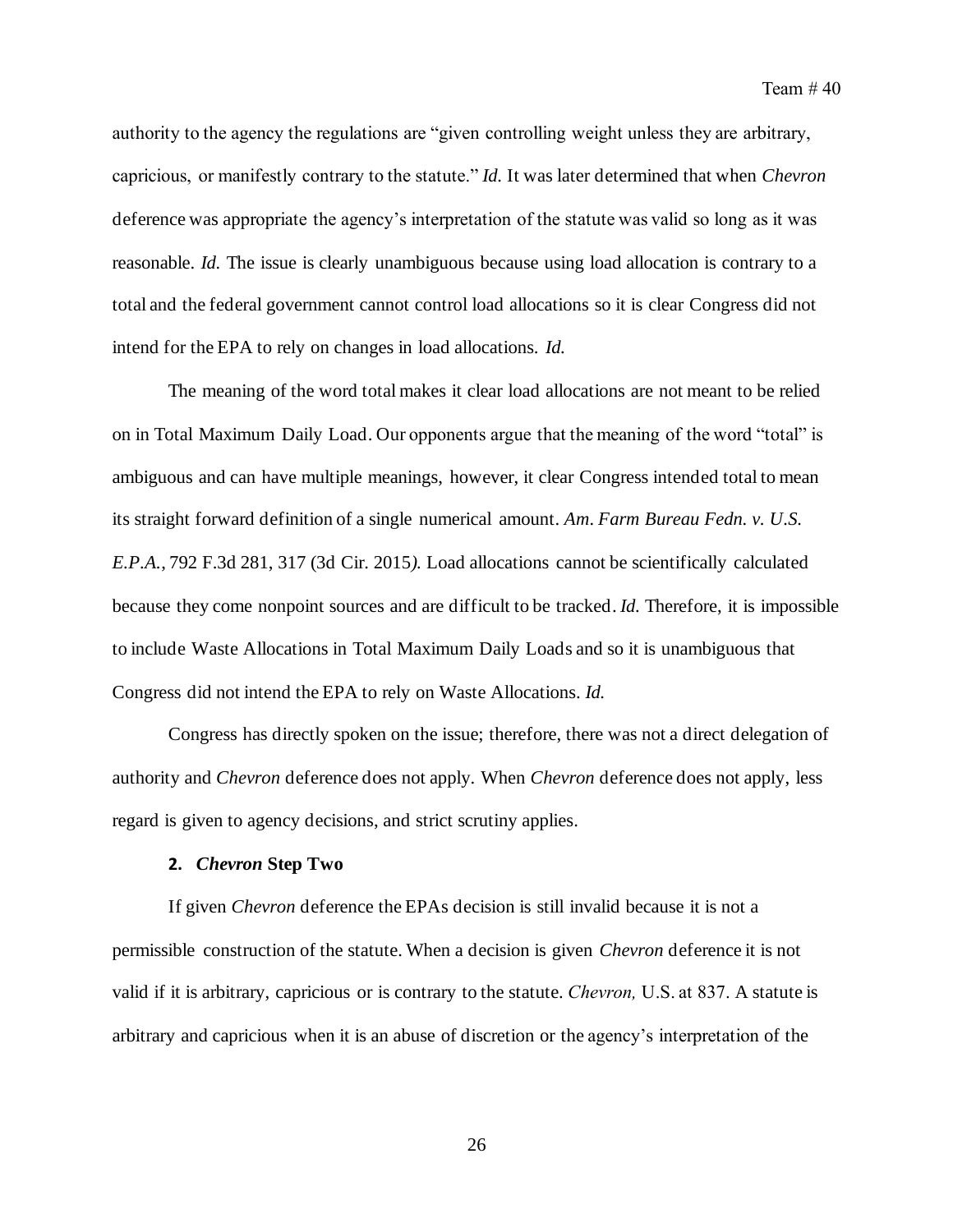statute is not permissible. *Id.* The interpretation of the statute is not permissible because it the EPA cannot control load allocations and they are not compatible with the definition of total.

Relying on Load Allocations is impermissible because the EPA has no ability to determine or control load allocations and therefore cannot rely on them. *Am. Farm Bureau Fedn.*  at 317*.* The EPA cannot control load allocation because the Clean Water Act does not give the authority to do and because it does not determine best management practices. *Id.*

The Clean Water Act does not give the EPA the authority to control load allocations. *Id.*  This is demonstrated by the fact the Clean Water Act (CWA) authorizes the EPA to establish a single total load for a particular pollutant but the EPA does not have the ability to dictate how the TMDL is achieved. Guidance for Water Quality-based Decisions: The TMDL Process, 440/4-91 Assessment and Watershed Protection Division E.P.A. Washington, D.C. 1, 15 (1991). The EPA has the ability to control Waste Load Allocations (WLAs) under the CWA through several permitting procedures. *Id.* However, the EPA does not have the ability to control Load Allocations (LAs) under the CWA. *Id.* The only federal controls on nonpoint sources are through the National Pollution Discharge Elimination Systems (NPDES) permitting process. *Am. Farm Bureau Fedn.* at 317*.* The National Pollution Discharge Elimination permitting process only affects a small amount of large load allocation polluters. *Id.* Allowing the EPA to regulate LAs under the CWA is against Congressional Policy because CWA does not authorize the EPA to allocate the total or how the total load is to be achieved. *Id.* If Congress had intended to allow the EPA to rely on Load Allocations in TMDLs it would have given them a better ability to control Load Allocations. *Id*. This demonstrates that relying on nonpoint pollution (LAs) reductions that the EPA does not have control over is an abuse of discretion. *Id.*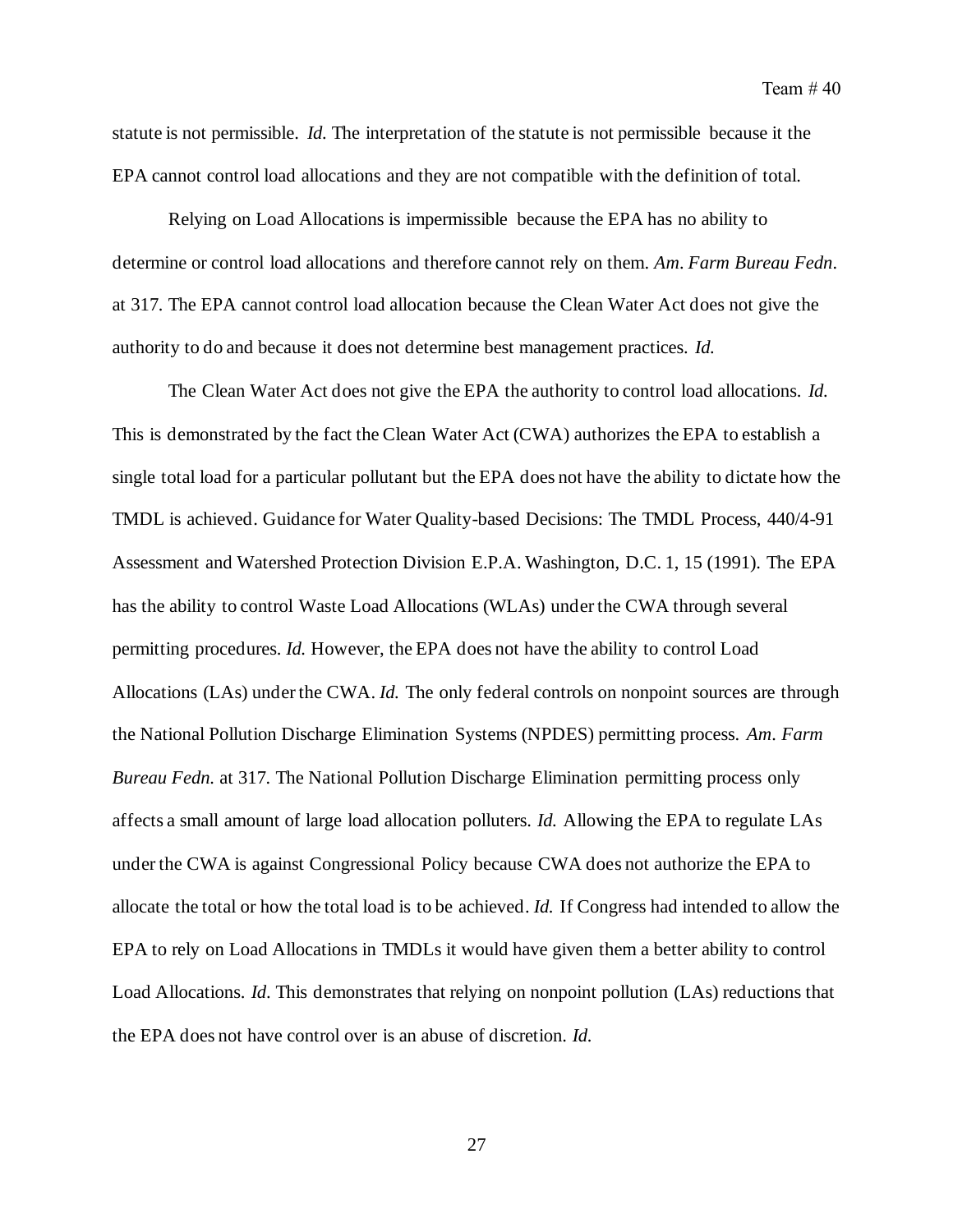The EPA does not have the ability to control Best Management Practices. Guidance for Water Quality-based Decisions: The TMDL Process, 440/4-91 Assessment and Watershed Protection Division E.P.A. Washington, D.C. 1, 15 (1991). The reduction in nonpoint sources that the EPA is relying on in this case come from state Institute Best Management Practices (BMPs) that require local reductions in pollution. *Id.* These BMPs are only instituted by state governments and the EPA does not have control over them and so the EPA cannot rely on them. *Id.* As noted above, the EPA also cannot regulate load allocations outside of Best Management Practices either. *Id.* Because the EPA cannot control load allocations within or outside of best management practices it cannot rely on changes in load allocations to meet it must achieve its TMDL goals. *Id.* It is unreasonable to rely on reductions in load allocations made from best management practices that the EPA cannot control; therefore, the EPA's decision to rely on those reductions when lowering the stringency of waste load allocations in this case was also unreasonable.

The meaning of the word total makes it clear load allocations cannot be relied on in Total Maximum Daily Load. The meaning of clear. *Am. Farm Bureau Fed'n.* at 317*.* Load allocations cannot be scientifically calculated because they come from nonpoint sources and are difficult to track. *Id.* Since the Clean Water Act requires a specific mathematical total of the pollutant but cannot create a mathematical total for the load allocations than the load allocations cannot be used to calculate the total maximum daily load. *Id.* Since it is too difficult to affectively measure or use load allocations in total maximum daily loads it is unreasonable to rely on load allocations. *Id.*

For the reasons state above, Lake watch requests the court reverses the lower court's decision to grant summary judgement in favor of the EPA because it is unreasonably relying on